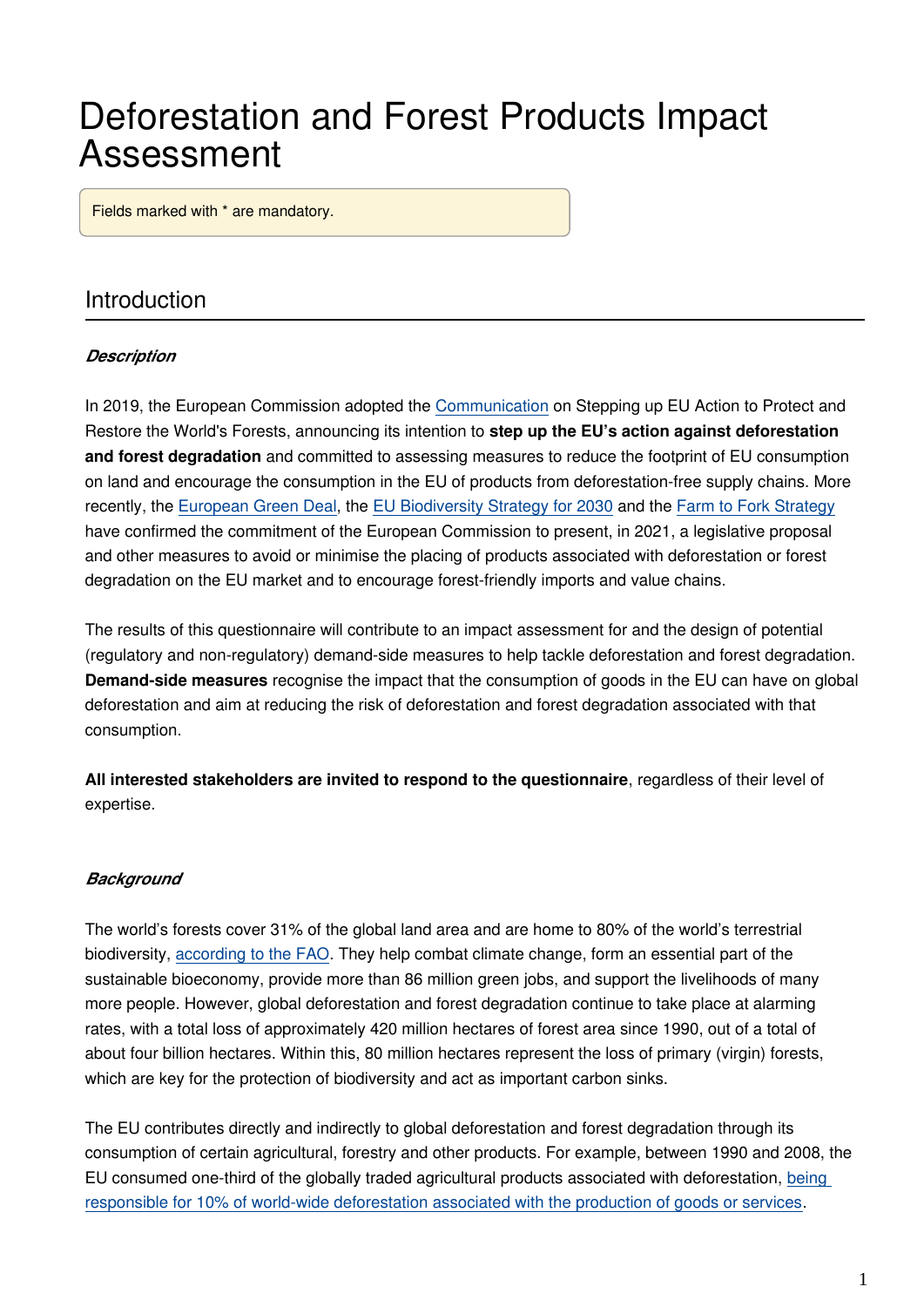The existing EU measures that can contribute to fighting deforestation present gaps. For example, while the [EU FLEGT Action Plan](https://ec.europa.eu/environment/forests/illegal_logging.htm) tackles illegal logging and contributes to strengthening forest governance, it does not address deforestation caused by other drivers such as agricultural expansion. Meanwhile, the [EU](https://eur-lex.europa.eu/legal-content/EN/TXT/?uri=uriserv:OJ.L_.2018.328.01.0082.01.ENG&toc=OJ:L:2018:328:TOC)  [Directive on promoting the use of energy from renewable sources \(Directive 2018/2001\)](https://eur-lex.europa.eu/legal-content/EN/TXT/?uri=uriserv:OJ.L_.2018.328.01.0082.01.ENG&toc=OJ:L:2018:328:TOC) includes binding sustainability and greenhouse gas saving criteria to ensure the sustainability of bioenergy consumed in the EU.

This consultation seeks your views on potential regulatory and non-regulatory policy options that aim to **min imise the EU's contribution to deforestation and forest degradation** by encouraging the consumption of products from deforestation-free supply chains in the EU.

#### *Overview of the survey and survey guidelines*

This public consultation consists of some introductory questions related to the respondent profile ("About you"), followed by a questionnaire split into four parts (Sections I-IV).

The survey is divided into the following sections:

- 1. **About you**, in which we ask you questions about yourself;
- 2. **The problems of deforestation and forest degradation**, in which we ask you for your views on the problem of deforestation and forest degradation;
- 3. **Responsibility for decision-making**, in which we ask for your views on the best level of governance to implement demand-side measures to address deforestation and forest degradation;
- 4. **Potential demand-side measures and their impacts**, in which we ask questions about options for demand-side measures to reduce the risks of deforestation and forest degradation, as well as their related (potential and expected) impacts; and,
- 5. **Concluding remarks**, where you can share any additional thoughts that have not been taken into account in previous questions.

Please note that **you are not obliged to respond to all the questions** of the questionnaire. You can choose to skip certain questions if you prefer not to answer them, or you can select "I do not know" where possible.

Your (completed) responses will be used to help the European Commission develop its future work on the issue in question, so please answer as many questions as possible and to the best of your abilities or knowledge of the topic. **Please use open fields only if there is information to be added that is strictly relevant to the related question.**

Please note that the survey is accessible in **all official EU languages** and that **your responses will be handled with confidentiality**, following the EU's [General Data Protection Regulation \(GDPR\)](https://ec.europa.eu/info/law/law-topic/data-protection/eu-data-protection-rules_en) rules. You will have the opportunity to specify your **anonymity preferences** in the survey. Please read the specific privacy statement attached to this consultation informing on how personal data and contributions will be dealt with.

In the interest of transparency, if you are replying on behalf of an organisation, please register with the register of interest representatives if you have not already done so. Registering commits you to comply with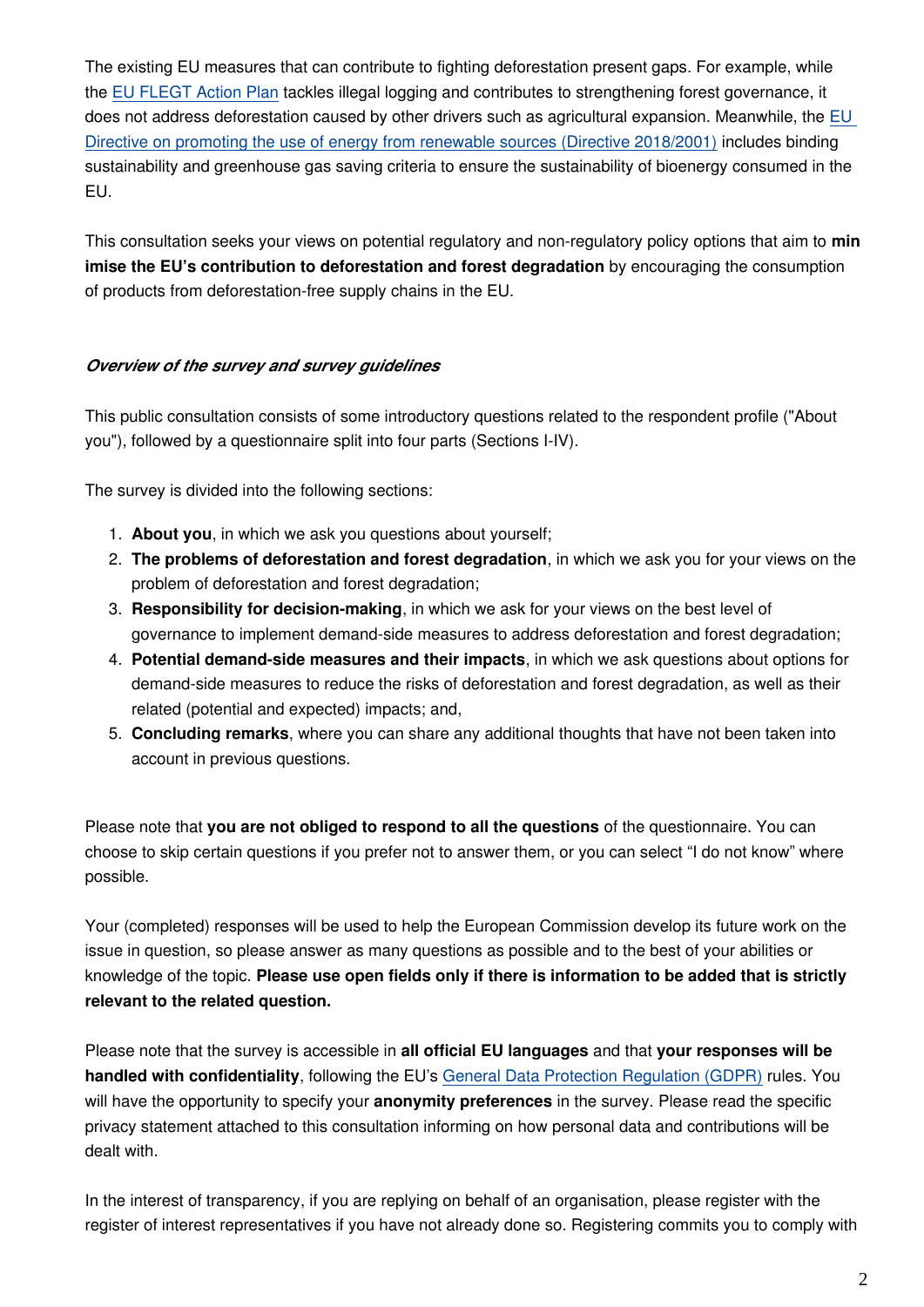a code of conduct. If you do not wish to register, your organisation's contribution will be treated and published together with those received from individuals.

The survey will be available online for **15 weeks**. The results will be aggregated and published on the [consu](https://ec.europa.eu/info/law/better-regulation/have-your-say/initiatives/12137-Minimising-the-risk-of-deforestation-and-forest-degradation-associated-with-products-placed-on-the-EU-market) [ltation page](https://ec.europa.eu/info/law/better-regulation/have-your-say/initiatives/12137-Minimising-the-risk-of-deforestation-and-forest-degradation-associated-with-products-placed-on-the-EU-market).

**Your opinion matters to us!** Thank you very much for taking the time to contribute to this consultation.

#### *Description*

In 2019, the European Commission [announced](https://ec.europa.eu/environment/forests/eu_comm_2019.htm) its intention to **step up the EU's action against deforestation and forest degradation** and committed to assessing measures to reduce the footprint of EU consumption on land and encourage the consumption in the EU of products from deforestation-free supply chains. More recently, the [European Green Deal](https://ec.europa.eu/info/strategy/priorities-2019-2024/european-green-deal_en), the [EU Biodiversity Strategy \(BDS\)](https://eur-lex.europa.eu/legal-content/EN/TXT/?qid=1590574123338&uri=CELEX:52020DC0380) for 2030 and the [Farm to Fork Strategy](https://eur-lex.europa.eu/legal-content/EN/TXT/?uri=CELEX:52020DC0381) have confirmed the commitment of the European Commission to present, in 2021, a legislative proposal and other measures to avoid or minimise the placing of products associated with deforestation or forest degradation on the EU market and to encourage forest-friendly imports and value chains.

The results of this questionnaire will contribute to an impact assessment for and the design of potential (regulatory and non-regulatory) demand-side measures to help tackle deforestation and forest degradation. **Demand-side measures** recognise the impact that the consumption of goods in the EU can have on global deforestation and look to introduce measures to reduce the risk of deforestation and forest degradation associated with that consumption.

**All interested stakeholders are invited to respond to the questionnaire**, regardless of their level of expertise.

#### *Background*

The world's forests cover 31% of the global land area and are home to 80% of the world's terrestrial biodiversity, [according to the FAO](http://www.fao.org/3/ca8642en/CA8642EN.pdf). They help combat climate change, form an essential part of the sustainable bioeconomy, provide more than 86 million green jobs, and support the livelihoods of many more people. However, global deforestation and forest degradation continue to take place at alarming rates, with a total loss of approximately 420 million hectares of forest area since 1990, out of a total of about four billion hectares. Within this, 80 million hectares represent the loss of primary (virgin) forests, which are key for the protection of biodiversity and act as important carbon sinks.

The EU contributes directly and indirectly to global deforestation and forest degradation through its consumption of certain agricultural, forestry and other products. For example, between 1990 and 2008, the EU consumed one-third of the globally traded agricultural products associated with deforestation, [being](https://ec.europa.eu/environment/forests/impact_deforestation.htmvvv)  [responsible for 10% of world-wide deforestation associated with the production of goods or services](https://ec.europa.eu/environment/forests/impact_deforestation.htmvvv).

The existing EU measures that can contribute to fighting deforestation present gaps. For example, while the [EU FLEGT Action Plan](http://www.euflegt.efi.int/flegt-action-plan) tackles illegal logging and contributes to strengthening forest governance, it does not address deforestation caused by other drivers such as agricultural expansion. Meanwhile, the EU [Directive on promoting the use of energy from renewable sources \(Directive 2018/2001\)](https://eur-lex.europa.eu/legal-content/EN/TXT/?uri=uriserv:OJ.L_.2018.328.01.0082.01.ENG&toc=OJ:L:2018:328:TOC) includes binding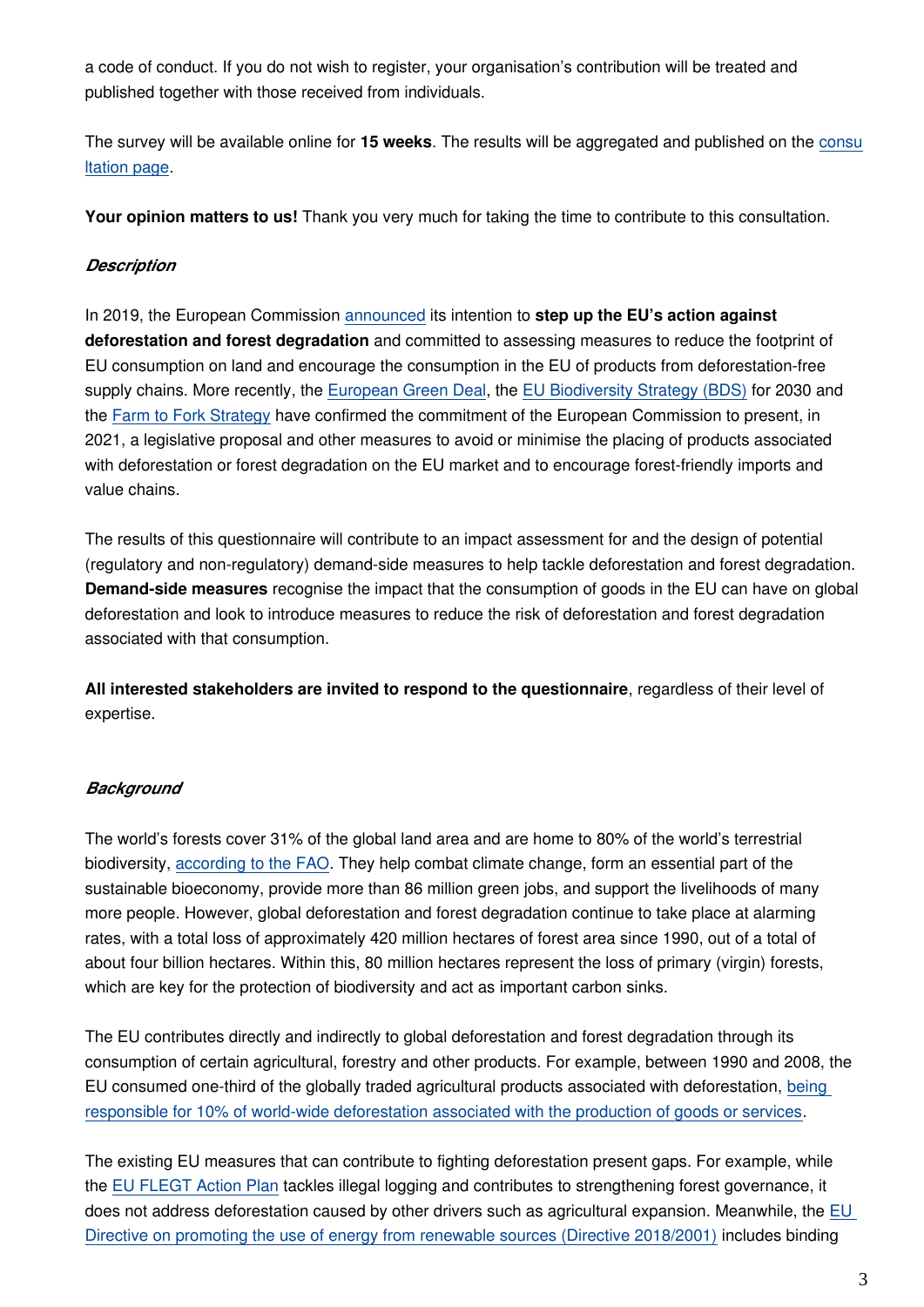sustainability and greenhouse gas saving criteria to ensure the sustainability of bioenergy consumed in the EU.

This consultation seeks your views on potential regulatory and non-regulatory policy options that aim to **min imise the EU's contribution to deforestation and forest degradation** by encouraging the consumption of products from deforestation-free supply chains in the EU.

#### *Overview of the survey and survey guidelines*

This public consultation consists of some introductory questions related to the respondent profile ("About you"), followed by a questionnaire split into four parts (Sections I-IV).

The survey is divided into the following sections:

- 1. **About you**, in which we ask you questions about yourself;
- 2. **The problems of deforestation and forest degradation**, in which we ask you for your views on the problem of deforestation and forest degradation;
- 3. **Responsibility for decision-making**, in which we ask for your views on the best level of governance to implement demand-side measures to address deforestation and forest degradation;
- 4. **Potential demand-side measures and their impacts**, in which we ask questions about options for demand-side measures to reduce the risks of deforestation and forest degradation, as well as their related (potential and expected) impacts; and,
- 5. **Concluding remarks**, where you can share any additional thoughts that have not been taken into account in previous questions.

Please note that **you are not obliged to respond to all the questions** of the questionnaire. You can choose to skip certain questions if you prefer not to answer them, or you can select "I do not know" where possible.

Your (completed) responses will be used to help the European Commission develop its future work on the issue in question, so please answer as many questions as possible and to the best of your abilities or knowledge of the topic. **Please use open fields only if there is information to be added that is strictly relevant to the related question.**

Please note that the survey is accessible in **all official EU languages** and that **your responses will be handled with confidentiality**, following the EU's [General Data Protection Regulation \(GDPR\)](https://ec.europa.eu/info/law/law-topic/data-protection/eu-data-protection-rules_en) rules. You will have the opportunity to specify your **anonymity preferences** in the survey. Please read the specific privacy statement attached to this consultation informing on how personal data and contributions will be dealt with.

In the interest of transparency, if you are replying on behalf of an organisation, please register with the register of interest representatives if you have not already done so. Registering commits you to comply with a code of conduct. If you do not wish to register, your organisation's contribution will be treated and published together with those received from individuals.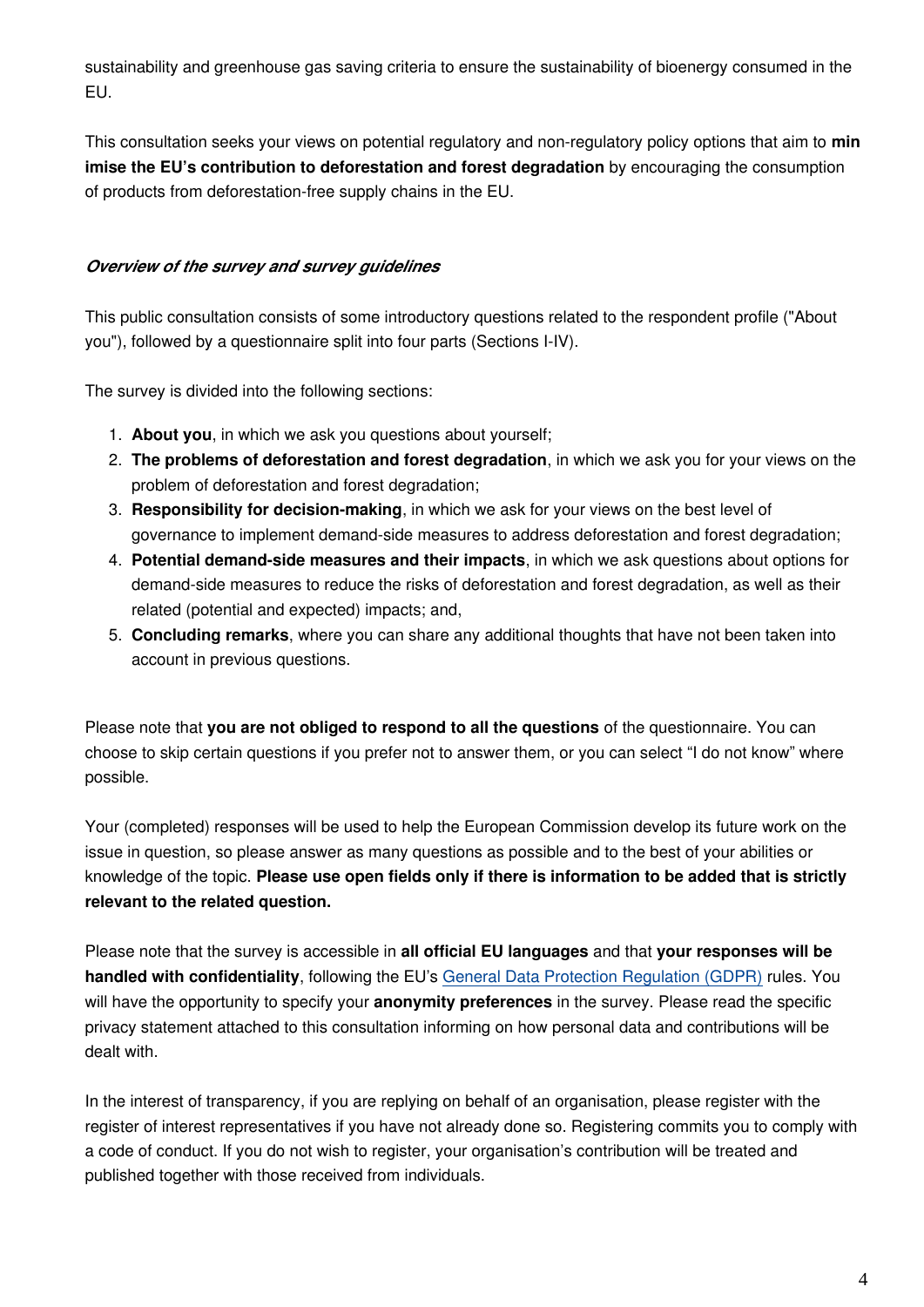The survey will be available online for **15 weeks**. The results will be aggregated and published on the [consu](https://ec.europa.eu/info/law/better-regulation/have-your-say/initiatives/12137-Minimising-the-risk-of-deforestation-and-forest-degradation-associated-with-products-placed-on-the-EU-market) [ltation page](https://ec.europa.eu/info/law/better-regulation/have-your-say/initiatives/12137-Minimising-the-risk-of-deforestation-and-forest-degradation-associated-with-products-placed-on-the-EU-market).

**Your opinion matters to us!** Thank you very much for taking the time to contribute to this consultation.

### About you

- Language of my contribution **\***
	- Bulgarian
	- $\circ$  Croatian
	- $\bullet$  Czech
	- $^{\circ}$  Danish
	- C Dutch
	- <sup>©</sup> English
	- <sup>©</sup> Estonian
	- Finnish
	- <sup>©</sup> French
	- Caelic
	- <sup>O</sup> German
	- <sup>O</sup> Greek
	- Hungarian
	- $\bullet$  Italian
	- C Latvian
	- Lithuanian
	- Maltese
	- $\bullet$  Polish
	- <sup>©</sup> Portuguese
	- $\circ$  Romanian
	- C Slovak
	- <sup>O</sup> Slovenian
	- <sup>O</sup> Spanish
	- <sup>©</sup> Swedish
- \*I am giving my contribution as
	- $\bullet$  Academic/research institution
	- Business association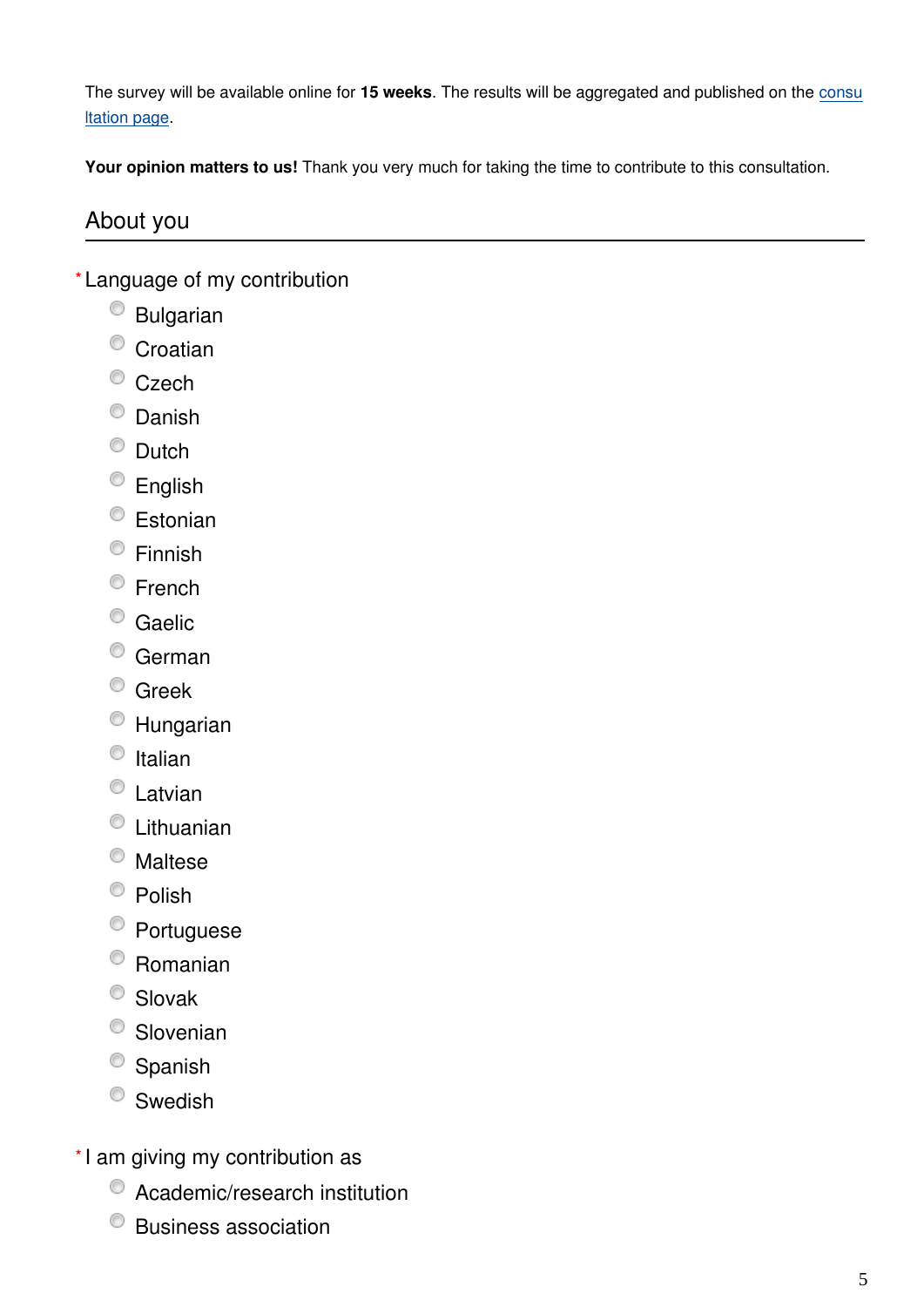- Company/business organisation
- <sup>O</sup> Consumer organisation
- <sup>●</sup> EU citizen
- Environmental organisation
- Non-EU citizen
- Non-governmental organisation (NGO)
- Public authority
- $\bullet$  Trade union
- <sup>O</sup> Other

## Are you representing a public authority from within or outside of the EU?

- Within the EU
- Outside of the EU

## If other, please specify

*150 character(s) maximum*

#### First name **\***

#### Surname **\***

#### Email (this won't be published) **\***

#### Organisation name **\***

*255 character(s) maximum*

#### Organisation size **\***

- $\bullet$  Micro (1 to 9 employees)
- Small (10 to 49 employees)
- Medium (50 to 249 employees)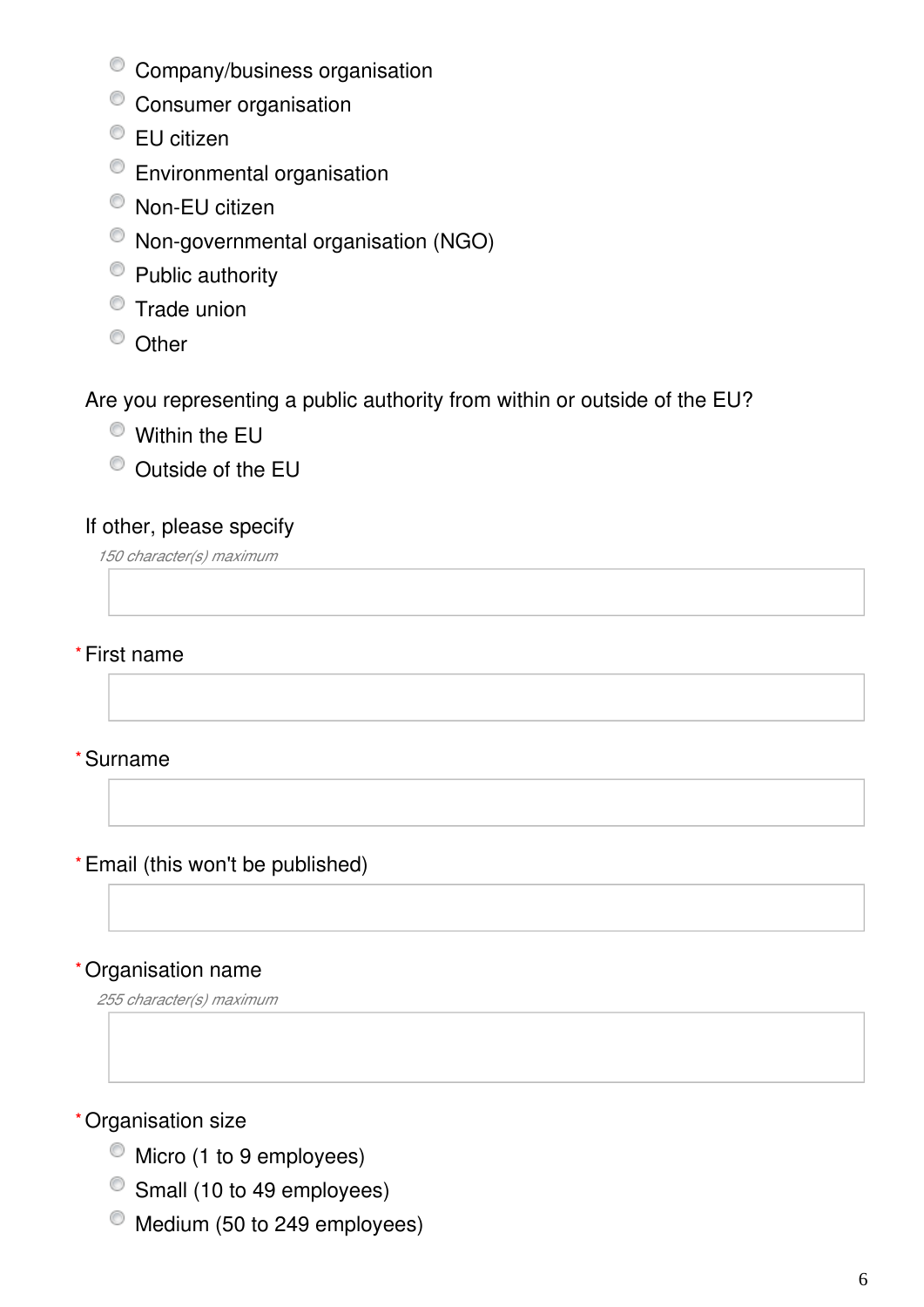# Large (250 or more)

#### Scope **\***

- $\bullet$  International
- Local
- National
- <sup>o</sup> Regional

## Transparency register number

#### *255 character(s) maximum*

Check if your organisation is on the *[transparency register](http://ec.europa.eu/transparencyregister/public/homePage.do?redir=false&locale=en)*. It's a voluntary database for organisations seeking to influence EU decisionmaking.

## Country of origin **\***

Please add your country of origin, or that of your organisation.

| Afghanistan                   | O<br>Djibouti           | Libya               | <b>Saint Martin</b>                           |
|-------------------------------|-------------------------|---------------------|-----------------------------------------------|
| Åland Islands                 | Dominica                | Liechtenstein       | <b>Saint Pierre</b><br>and Miquelon           |
| Albania                       | Dominican<br>Republic   | Lithuania           | <b>Saint Vincent</b><br>and the<br>Grenadines |
| Algeria                       | Ecuador                 | Luxembourg          | Samoa                                         |
| American<br>Samoa             | Egypt                   | Macau               | San Marino                                    |
| Andorra                       | El Salvador             | Madagascar          | São Tomé and<br>Príncipe                      |
| Angola                        | Equatorial<br>Guinea    | Malawi              | Saudi Arabia                                  |
| Anguilla                      | Eritrea                 | Malaysia            | Senegal                                       |
| Antarctica                    | Estonia                 | <b>Maldives</b>     | Serbia                                        |
| Antigua and<br><b>Barbuda</b> | Eswatini                | Mali                | Seychelles                                    |
| Argentina                     | Ethiopia                | <b>Malta</b>        | Sierra Leone                                  |
| Armenia                       | <b>Falkland Islands</b> | Marshall<br>Islands | Singapore                                     |
| Aruba                         | Faroe Islands           | Martinique          | <b>Sint Maarten</b>                           |
|                               |                         |                     |                                               |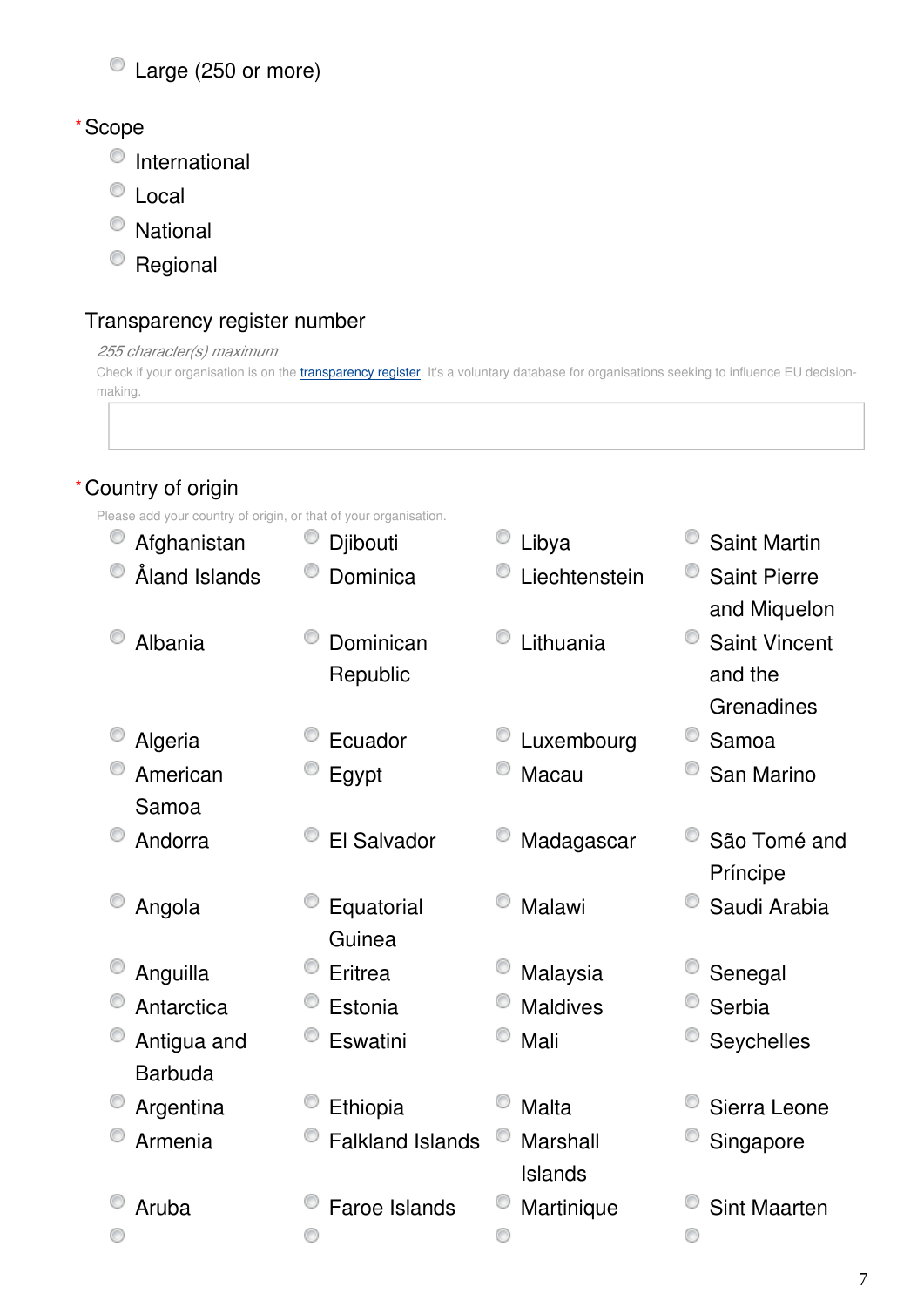| Australia              | Fiji                   | Mauritania       | Slovakia           |
|------------------------|------------------------|------------------|--------------------|
| Austria                | Finland                | <b>Mauritius</b> | O<br>Slovenia      |
| Azerbaijan             | France                 | Mayotte          | Solomon            |
|                        |                        |                  | Islands            |
| <b>Bahamas</b>         | <b>French Guiana</b>   | <b>Mexico</b>    | Somalia            |
| <b>Bahrain</b>         | French                 | Micronesia       | South Africa       |
|                        | Polynesia              |                  |                    |
| Bangladesh             | O<br>French            | Moldova          | South Georgia      |
|                        | Southern and           |                  | and the South      |
|                        | <b>Antarctic Lands</b> |                  | Sandwich           |
|                        |                        |                  | <b>Islands</b>     |
| <b>Barbados</b>        | Gabon                  | Monaco           | South Korea        |
| <b>Belarus</b>         | Georgia                | Mongolia         | South Sudan        |
| <b>Belgium</b>         | Germany                | Montenegro       | Spain              |
| <b>Belize</b>          | Ghana                  | Montserrat       | Sri Lanka          |
| <b>Benin</b>           | Gibraltar              | Morocco          | Sudan              |
| <b>Bermuda</b>         | Greece                 | Mozambique       | Suriname           |
| <b>Bhutan</b>          | Greenland              | Myanmar          | Svalbard and       |
|                        |                        | /Burma           | Jan Mayen          |
| <b>Bolivia</b>         | Grenada                | Namibia          | Sweden             |
| <b>Bonaire Saint</b>   | Guadeloupe             | Nauru            | Switzerland        |
| Eustatius and          |                        |                  |                    |
| Saba                   |                        |                  |                    |
| Bosnia and             | Guam                   | Nepal            | Syria              |
| Herzegovina            |                        |                  |                    |
| <b>Botswana</b>        | Guatemala              | Netherlands      | Taiwan             |
| <b>Bouvet Island</b>   | Guernsey               | New Caledonia    | Tajikistan         |
| <b>Brazil</b>          | Guinea                 | New Zealand      | Tanzania           |
| <b>British Indian</b>  | Guinea-Bissau          | Nicaragua        | <b>Thailand</b>    |
| <b>Ocean Territory</b> |                        |                  |                    |
| <b>British Virgin</b>  | Guyana                 | <b>Niger</b>     | The Gambia         |
| Islands                |                        |                  |                    |
| <b>Brunei</b>          | Haiti                  | Nigeria          | <b>Timor-Leste</b> |
| <b>Bulgaria</b>        |                        | <b>Niue</b>      | Togo               |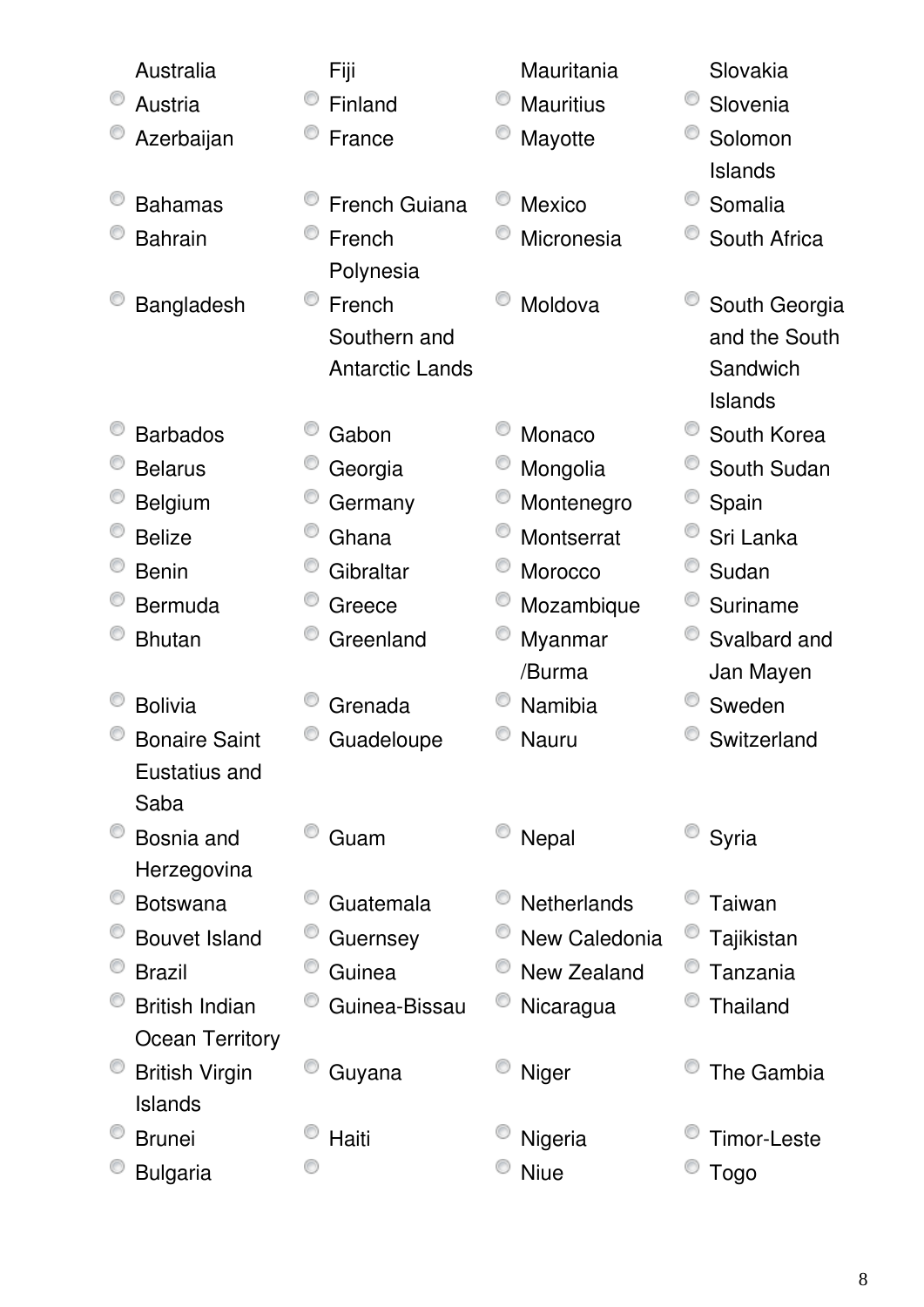|                                    | <b>Heard Island</b><br>and McDonald<br><b>Islands</b> |                             |                               |
|------------------------------------|-------------------------------------------------------|-----------------------------|-------------------------------|
| <b>Burkina Faso</b>                | Honduras                                              | Norfolk Island              | Tokelau                       |
| <b>Burundi</b>                     | Hong Kong                                             | Northern<br>Mariana Islands | Tonga                         |
| Cambodia                           | Hungary                                               | North Korea                 | <b>Trinidad and</b><br>Tobago |
| Cameroon                           | Iceland                                               | <b>North</b><br>Macedonia   | Tunisia                       |
| Canada                             | India                                                 | Norway                      | <b>Turkey</b>                 |
| Cape Verde                         | Indonesia                                             | Oman                        | Turkmenistan                  |
| Cayman Islands                     | Iran                                                  | Pakistan                    | Turks and                     |
|                                    |                                                       |                             | Caicos Islands                |
| <b>Central African</b><br>Republic | Iraq                                                  | Palau                       | Tuvalu                        |
| Chad                               | Ireland                                               | Palestine                   | Uganda                        |
| Chile                              | Isle of Man                                           | Panama                      | <b>Ukraine</b>                |
| China                              | <b>Israel</b>                                         | Papua New                   | <b>United Arab</b>            |
|                                    |                                                       | Guinea                      | Emirates                      |
| Christmas<br>Island                | <b>Italy</b>                                          | Paraguay                    | United<br>Kingdom             |
| Clipperton                         | Jamaica                                               | Peru                        | <b>United States</b>          |
| Cocos (Keeling)                    | Japan                                                 | Philippines                 | <b>United States</b>          |
| Islands                            |                                                       |                             | <b>Minor Outlying</b>         |
|                                    |                                                       |                             | Islands                       |
| Colombia                           | Jersey                                                | Pitcairn Islands            | Uruguay                       |
| Comoros                            | Jordan                                                | Poland                      | <b>US Virgin</b>              |
|                                    |                                                       |                             | Islands                       |
| Congo                              | Kazakhstan                                            | Portugal                    | Uzbekistan                    |
| Cook Islands                       | Kenya                                                 | <b>Puerto Rico</b>          | Vanuatu                       |
| Costa Rica                         | Kiribati                                              | Qatar                       | <b>Vatican City</b>           |
| Côte d'Ivoire                      | Kosovo                                                | Réunion                     | Venezuela                     |
| Croatia                            | Kuwait                                                | Romania                     | Vietnam                       |
| Cuba                               | Kyrgyzstan                                            | Russia                      |                               |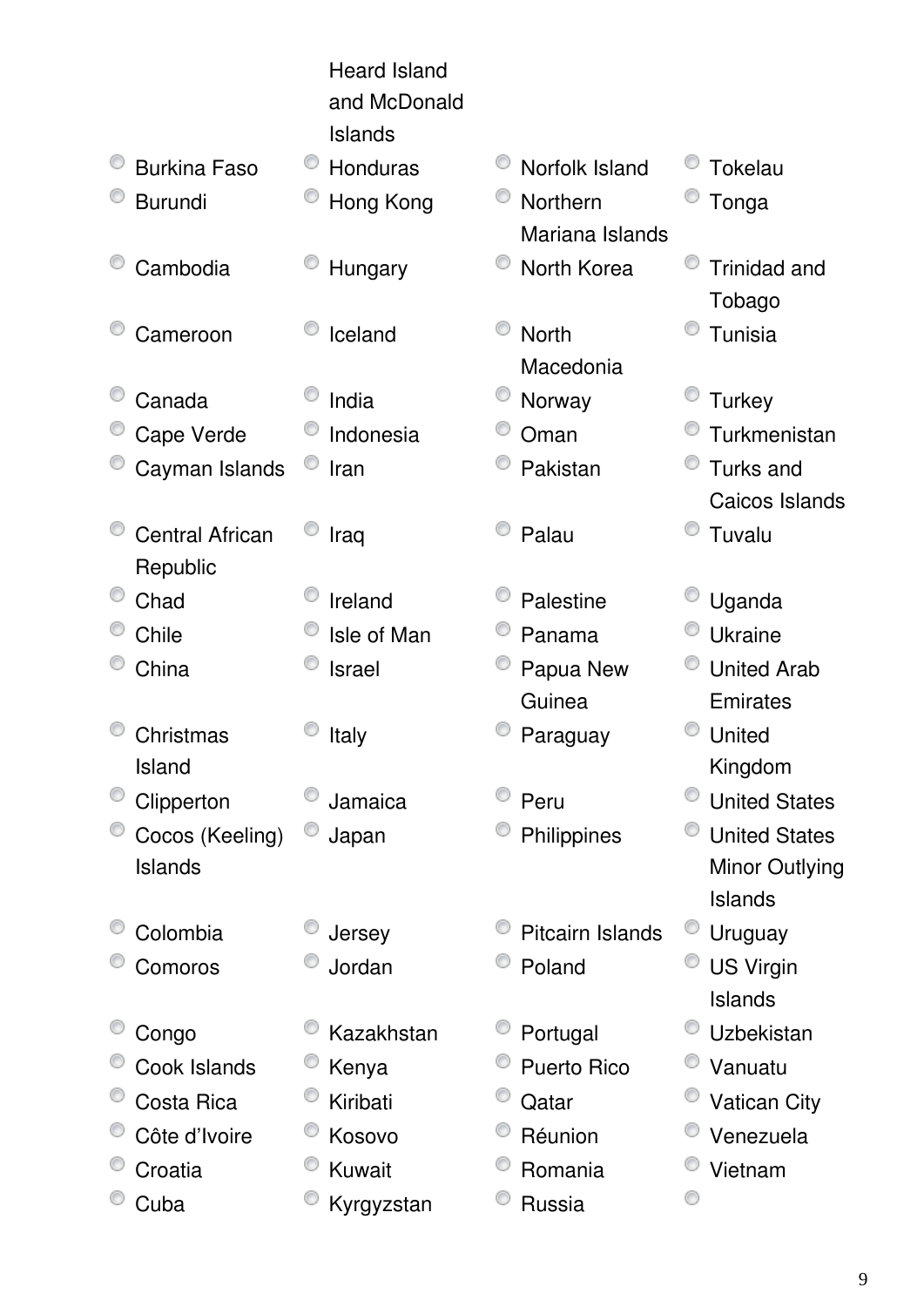|                 |         |                 | <u>vvallis allu</u> |
|-----------------|---------|-----------------|---------------------|
|                 |         |                 | Futuna              |
| Curaçao         | Laos    | Rwanda          | Western             |
|                 |         |                 | Sahara              |
| Cyprus          | Latvia  | Saint           | Yemen               |
|                 |         | Barthélemy      |                     |
| Czechia         | Lebanon | Saint Helena    | Zambia              |
|                 |         | Ascension and   |                     |
|                 |         | Tristan da      |                     |
|                 |         | Cunha           |                     |
| Democratic      | Lesotho | Saint Kitts and | Zimbabwe            |
| Republic of the |         | <b>Nevis</b>    |                     |
| Congo           |         |                 |                     |
| Denmark         | .iberia | Saint Lucia     |                     |
|                 |         |                 |                     |

Please indicate the **sector(s) you are active in**, as an individual or as an

## organisation

 $\overline{\phantom{a}}$ 

| ıyunounon                             |                       |
|---------------------------------------|-----------------------|
| at most 5 choice(s)                   |                       |
| Biodiversity and/or environment       | Logistics and infra   |
|                                       | (general)             |
| Climate change                        | Media and commu       |
| Consumption (general) and/or          | Mining and the ext    |
| consumer interests                    | (including oil and g  |
| Durable goods (i.e. with a shelf life | Processing and/or     |
| of minimum three years)               | /or wood-based pr     |
| Education                             | Scientific research   |
| Energy                                | Services (general)    |
| Food and/or beverage industry         | Tourism               |
| Fast-moving consumer goods (i.e.      | Trade of agricultur   |
| with a shelf life of maximum three    | e. active in the sald |
| years, and other than food and        | purchase of agricu    |
| beverages)                            | commodities, inclu    |
|                                       | and animal-based      |
|                                       |                       |

**Forest owners, cooperatives,** associations of forest owners

- frastructure
- munication
- extractive industry d gas)

Wallis and

- /or sale of wood and products
- 
- 
- Itural commodities (i. sale and/or icultural cluding crop-based ed commodities)
- Trading (general)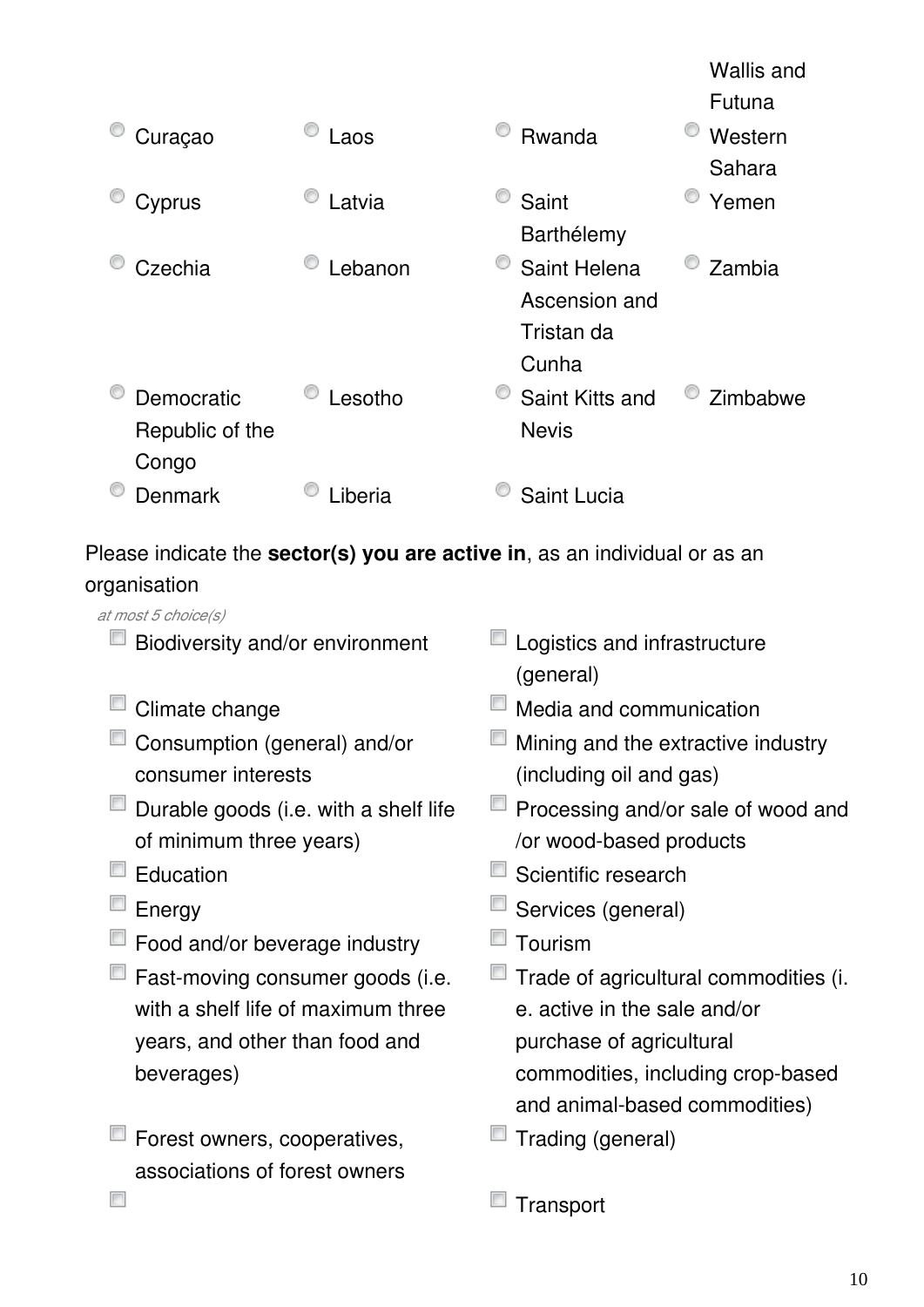Farmers, and associations representing farmers ■ Certification schemes <br>■ Urban planning and development  $\Box$  Health **I** Health I am not currently active in any of the above sectors  $\Box$  Human and/or labour rights  $\Box$  Other  $\Box$  Investment and finance  $\Box$  I do not know

#### If other, please specify sector

*150 character(s) maximum*

How do you rate your **level of knowledge** of deforestation and forest degradation and associated trade?

- $\circ$  I have not heard of it
- $\bullet$  I have heard of it but have only a slight knowledge
- $\circ$  I have quite some knowledge but am not fully conversant
- $\circ$  I am fully conversant
- $\bullet$  I am recognised as an expert

#### Publication privacy settings **\***

The Commission will publish the responses to this public consultation. You can choose whether you would like your details to be made public or to remain anonymous.

# **Anonymous**

Only your type of respondent, country of origin and contribution will be published. All other personal details (name, organisation name and size, transparency register number) will not be published.

**Public** 

Your personal details (name, organisation name and size, transparency register number, country of origin) will be published with your contribution.

 $\Box$  I agree with the [personal data protection provisions](https://ec.europa.eu/info/law/better-regulation/specific-privacy-statement_en)

#### **Some preliminary questions**

Has your organisation made any **(voluntary) pledges or commitments** to tackle deforestation and/or address forest degradation?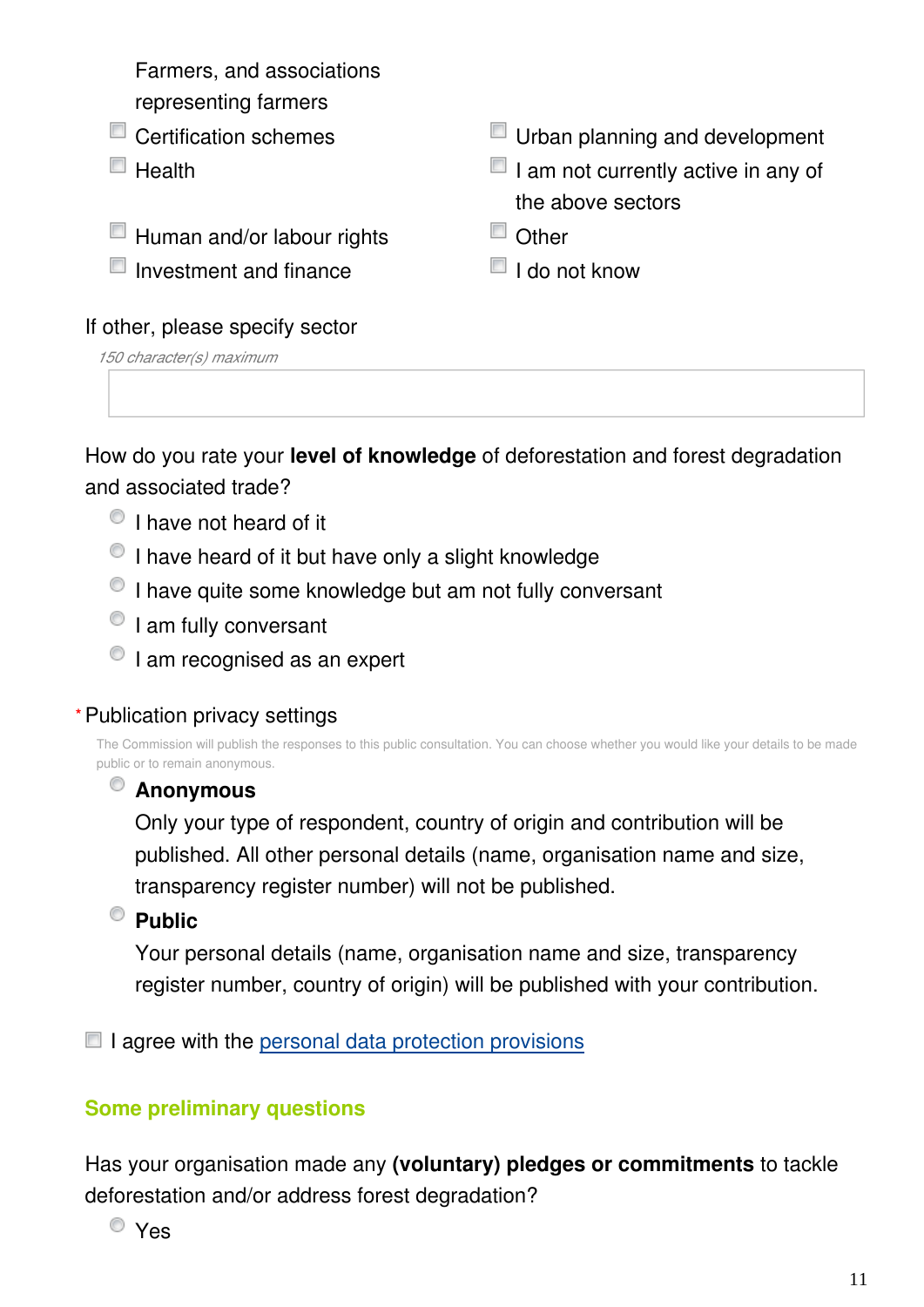- <sup>O</sup>No
- $\bigcirc$  I do not know

If yes, please let us know which type(s) of pledge(s) or commitment(s)

- $\Box$  Financial support/contributions
- $\Box$  Technical support
- $\Box$  Reduction of the organisation's impact on forests through a variety of means
- Supply-chain measures (i.e., transparency commitments along supply chains, due diligence systems, etc.)
- Modifying previous supply chains to avoid companies/producers/countries /geographic areas associated to deforestation
- Other

If other, please specify pledge(s) or commitment(s)

*300 character(s) maximum*

To what extent do you consider that the commitments undertaken by your organisation have been met?

- Not at all
- To a small extent
- $\bullet$  To some extent
- $\bullet$  To a moderate extent
- To a large extent
- $\bullet$  I do not know

Does your organisation have any **procedures, measures or protocols** in place to prevent deforestation and/or forest degradation along its supply chain?

Yes

 $\circ$  No

 $\bullet$  I do not know

If yes, for how long have these procedures, measures or protocols been in place?

- $\bullet$  For less than 5 years
- <sup>O</sup> Between 5 to 10 years
- Over 10 years

◉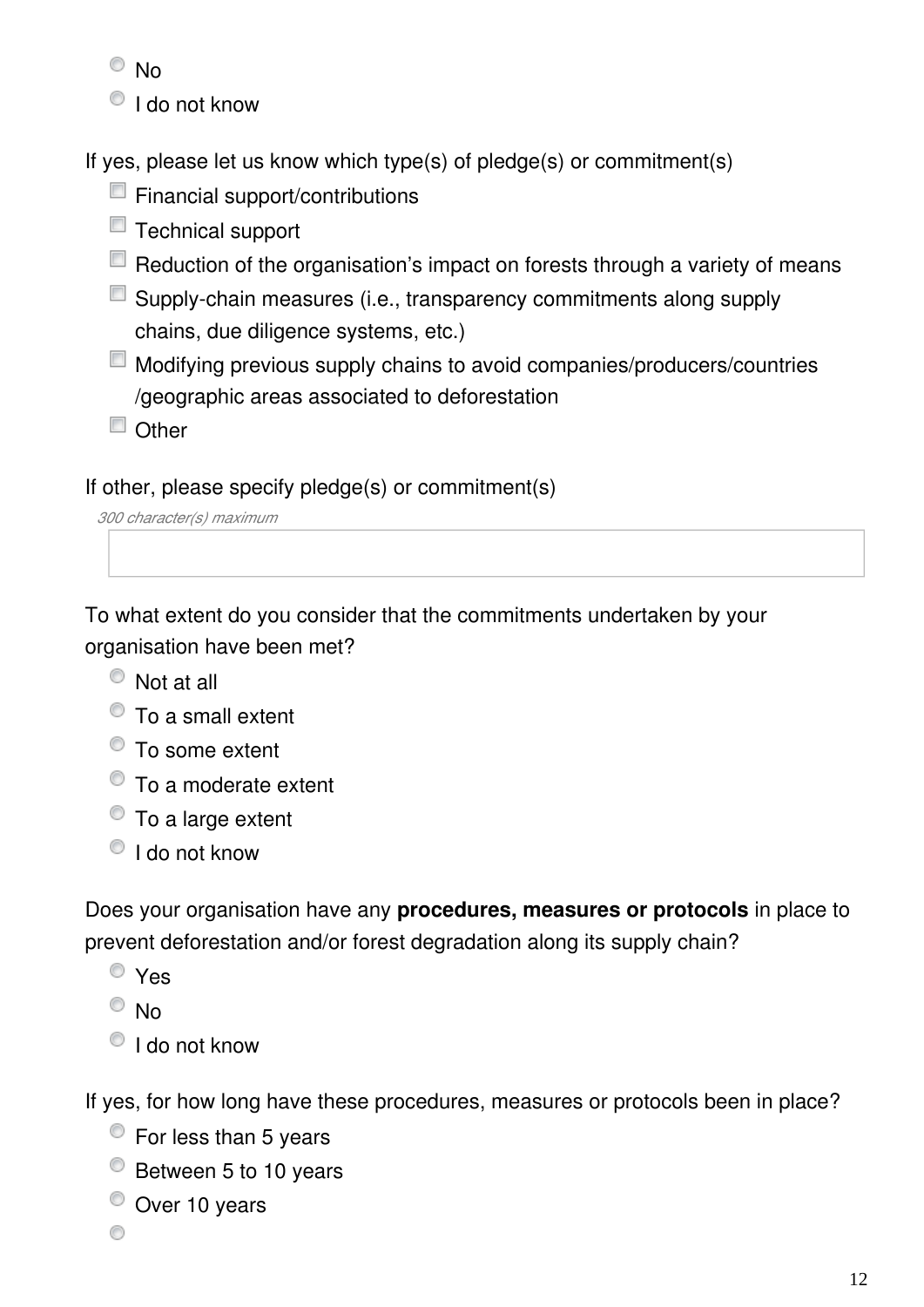I do not know

Has your organisation used any **voluntary certification(s)** related to forest sustainability, deforestation, or forest degradation?

- Yes
- $\odot$  No
- $\bigcirc$  I do not know

Does your organisation use a **general environmental management system**, even if not focused on deforestation?

- Yes
- $\odot$  No
- I do not know

# **Section I: The problems of deforestation and forest degradation**

In this section, **we will ask you for your opinion about the issues of deforestation and forest degradation.** This section includes questions about the magnitude of the problems, the drivers of deforestation and forest degradation, and the role of the European Union in reducing deforestation and forest degradation associated with products placed on the EU market.

Q1.1 To what extent do you think an **EU-level intervention** on EU consumption of goods would reduce global deforestation and forest degradation?

- Not at all
- **Very little**
- Somewhat
- $^{\circ}$  Much
- **Very much**
- $\bullet$  I do not know

Q1.2 In your opinion, to what extent do each of the **economic sectors** below contribute to deforestation and forest degradation through the goods and services they provide (on the EU market)?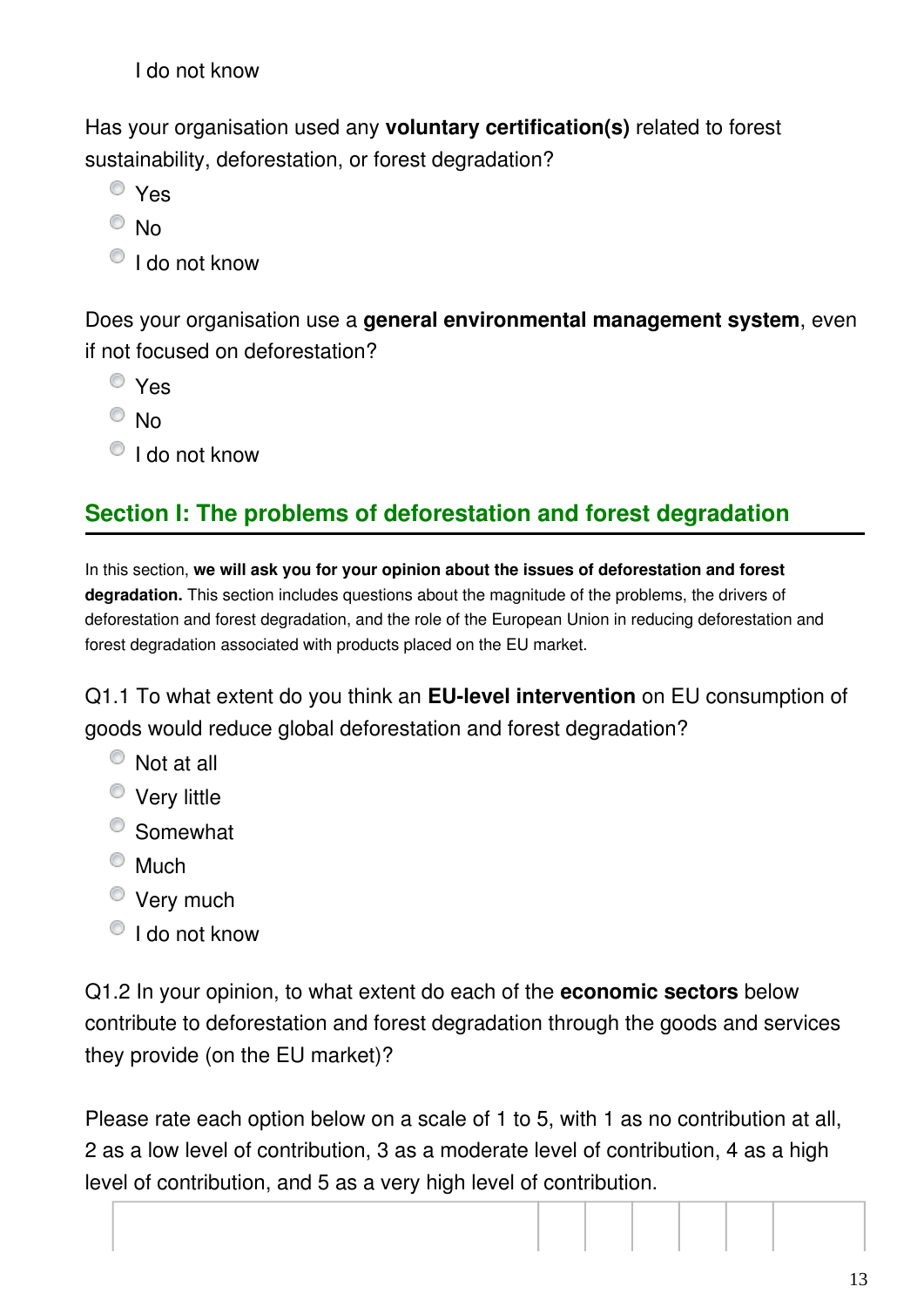|                                                                       | 1 | $\overline{2}$ | 3 | 4 | 5 | I do not<br>know |
|-----------------------------------------------------------------------|---|----------------|---|---|---|------------------|
| Animal-based food and non-food (e.g. wool, leather) sector            | ⊙ | ⊙              | ◉ | ⊙ | ◉ | €                |
| Chemicals                                                             | ⊙ | ⊙              | ⊙ | ⊙ | ⊙ | ⋒                |
| Construction/infrastructure                                           | ⊙ | ⊙              | ⊙ | ∩ | ⊙ | ⋒                |
| Energy/biofuels                                                       | ⊙ | ⊙              | ⊙ | ⊙ | ⊙ | ⋒                |
| Manufacturing                                                         | ⊙ | ⊙              | ◉ | ⊙ | ⊙ | ⋒                |
| Other services (e.g. education, hospitals, advisory<br>services, ICT) | ⊙ | ⊙              | ⊙ | ∩ | ∩ | ⋒                |
| <b>Textiles</b>                                                       | ⊙ | ⊙              | 0 | ◉ | ⊙ | ⋒                |
| Mining/oil and gas                                                    | ⊙ | ⊙              | ⊙ | ⊙ | ⊙ | ⋒                |
| Plant-based food and feed sector                                      | ⊙ | ⊙              | ⊙ | ∩ | ⊙ |                  |
| Tourism                                                               | ⊙ | ⊙              | ⊙ | ⊙ | ⊙ | ⋒                |
| Transport                                                             | ⊙ | ⊙              | ⊙ | ⊙ | ⊙ | ⋒                |
| Other                                                                 | € |                | ◎ |   | ∩ |                  |

#### Q1.2.1 If other, please specify sector(s)

*300 character(s) maximum*

Q1.3 In your opinion, to what extent do the following **commodity groups** contribute to deforestation and forest degradation, due to their consumption within the EU market?

|                                                                                                                              | 2 | 3 | 4 | 5 | I do<br>not<br>know |
|------------------------------------------------------------------------------------------------------------------------------|---|---|---|---|---------------------|
| Animal-based products (e.g. animal fat, blood, flesh, milk,<br>eggs, skin, wool, and products made from these raw materials) |   |   |   |   |                     |
| Cereals (e.g. wheat, maize, rice, barley, oats, rye, sorghum)                                                                |   |   |   | C |                     |
| Fodder crops (i.e. crops cultivated primarily for animal feed)                                                               |   | O |   | € |                     |
| Fruits and vegetables                                                                                                        |   |   |   |   |                     |
|                                                                                                                              |   |   |   |   |                     |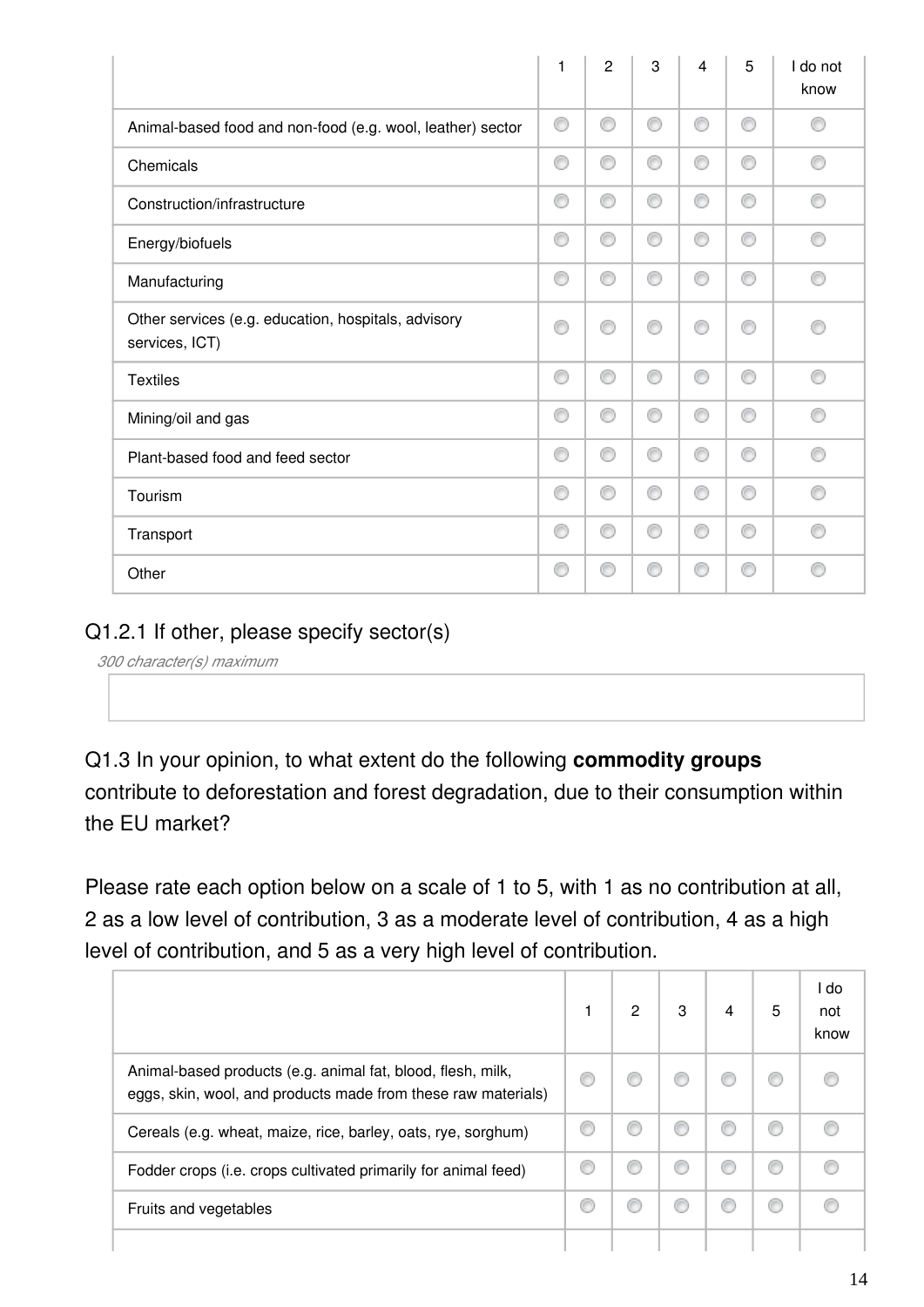| Industrial crops (e.g. rubber, tobacco, fibre crops)                                                    |   |   |   |   |   |  |
|---------------------------------------------------------------------------------------------------------|---|---|---|---|---|--|
| Mining products (e.g. precious metals, ores, coal)                                                      | € | € | € |   | € |  |
| Oil and gas                                                                                             |   | ⋒ | € |   | C |  |
| Oil crops (e.g. soybeans, palm, rapeseed, sunflower, canola,<br>mustard, flax, jatropha, coconut, hemp) | € | ⋒ | € |   | € |  |
| Stimulants (coffee, cocoa, tea)                                                                         | € | ⋒ | ⋒ | € | € |  |
| Sugar crops                                                                                             | ⋒ | ⋒ | € | € | € |  |
| Wood and wood-based commodities, including pulp and wood<br>pellets                                     | € |   |   |   | C |  |
| Other                                                                                                   |   | ⋒ | € |   | C |  |

#### Q1.3.1 If other, please specify commodity group(s)

*300 character(s) maximum*

Q1.4 In your opinion, to what extent do the following **factors** contribute to the consumption (within the EU) of products linked to deforestation and forest degradation?

|                                                                                                                                                             | 1 | 2 | 3 | 4 | 5 | l do<br>not<br>know |
|-------------------------------------------------------------------------------------------------------------------------------------------------------------|---|---|---|---|---|---------------------|
| Lack of awareness about the contribution of specific products<br>or companies to deforestation                                                              |   | ⋒ |   |   |   |                     |
| Lack of agreed regulations/standards to define "deforestation-<br>free" products or commodities                                                             |   |   |   |   |   |                     |
| Lack of availability of products from "clean" supply chains                                                                                                 |   |   |   |   | ⋒ |                     |
| Lack of reliability of products marketed as forest-friendly or<br>deforestation-free                                                                        |   |   |   |   |   |                     |
| The price paid for such products does not reflect the negative<br>social/environmental externalities caused by the impact of<br>their production on forests |   |   |   |   |   |                     |
| Regulations do not restrict the sale of goods associated with<br>deforestation                                                                              |   |   |   |   |   |                     |
|                                                                                                                                                             |   |   |   |   |   |                     |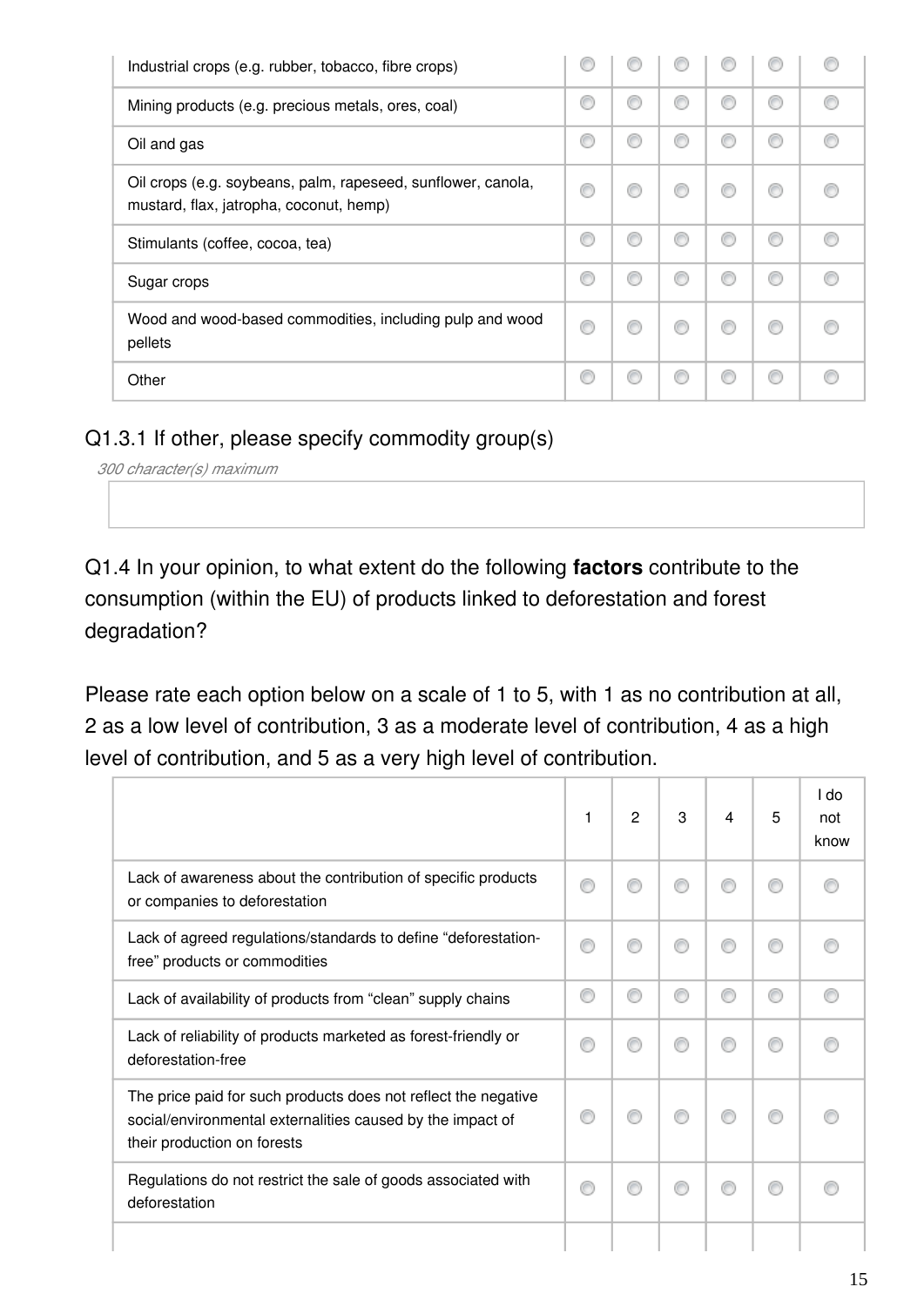| Inaccurate or insufficient reporting about the impact of<br>business activities on forests        |  |  |  |
|---------------------------------------------------------------------------------------------------|--|--|--|
| Citizens cannot afford to buy deforestation-free products,<br>which are marketed at higher prices |  |  |  |
| Other                                                                                             |  |  |  |

## Q1.4.1 If other, please specify factor(s)

*300 character(s) maximum*

Q1.5 In your opinion, to what extent do the following **problems** contribute to deforestation and forest degradation?

|                                                                                                                                                               | 1 | $\overline{c}$ | 3 | 4 | 5 | I do<br>not<br>know |
|---------------------------------------------------------------------------------------------------------------------------------------------------------------|---|----------------|---|---|---|---------------------|
| Absence of sound policies at the global level, contributing to<br>deforestation and forest degradation                                                        | ⋒ | ◎              |   |   | ⊙ |                     |
| Absence of sound policies at the EU level that minimise the<br>contribution to deforestation and forest degradation                                           |   | ⋒              |   |   | ⊙ |                     |
| Absence of sound policies at the national/sub-national level<br>that minimise the contribution to deforestation and forest<br>degradation in EU Member States |   | ⋒              |   |   | ∩ |                     |
| Absence of sound policies at the national/sub-national level<br>that minimise the contribution to deforestation and forest<br>degradation in non-EU countries |   |                |   |   | ∩ |                     |
| Lack of enforcement of existing policies in EU Member States                                                                                                  | ⊙ | ◎              | ⊙ | ⊙ | ⊙ | ∩                   |
| Lack of enforcement of existing policies in non-EU countries                                                                                                  | ⊙ | ⊙              | ⊙ | ⊙ | ⊙ |                     |
| Lack of investment in sustainable land management in<br>countries experiencing deforestation and forest degradation in<br><b>EU Member States</b>             |   | ⋒              | ∩ |   | ⊙ |                     |
| Lack of investment in sustainable land management in<br>countries experiencing deforestation and forest degradation in<br>non-EU countries                    |   | ⋒              |   |   | ∩ |                     |
| Corruption in public institutions in EU Member States                                                                                                         | ∩ | ⊙              | ⊙ | ◎ | ⊙ |                     |
| Corruption in public institutions in non-EU countries                                                                                                         | ⊙ | ◎              | ⊙ | ◎ | ⊙ |                     |
|                                                                                                                                                               |   |                |   |   |   |                     |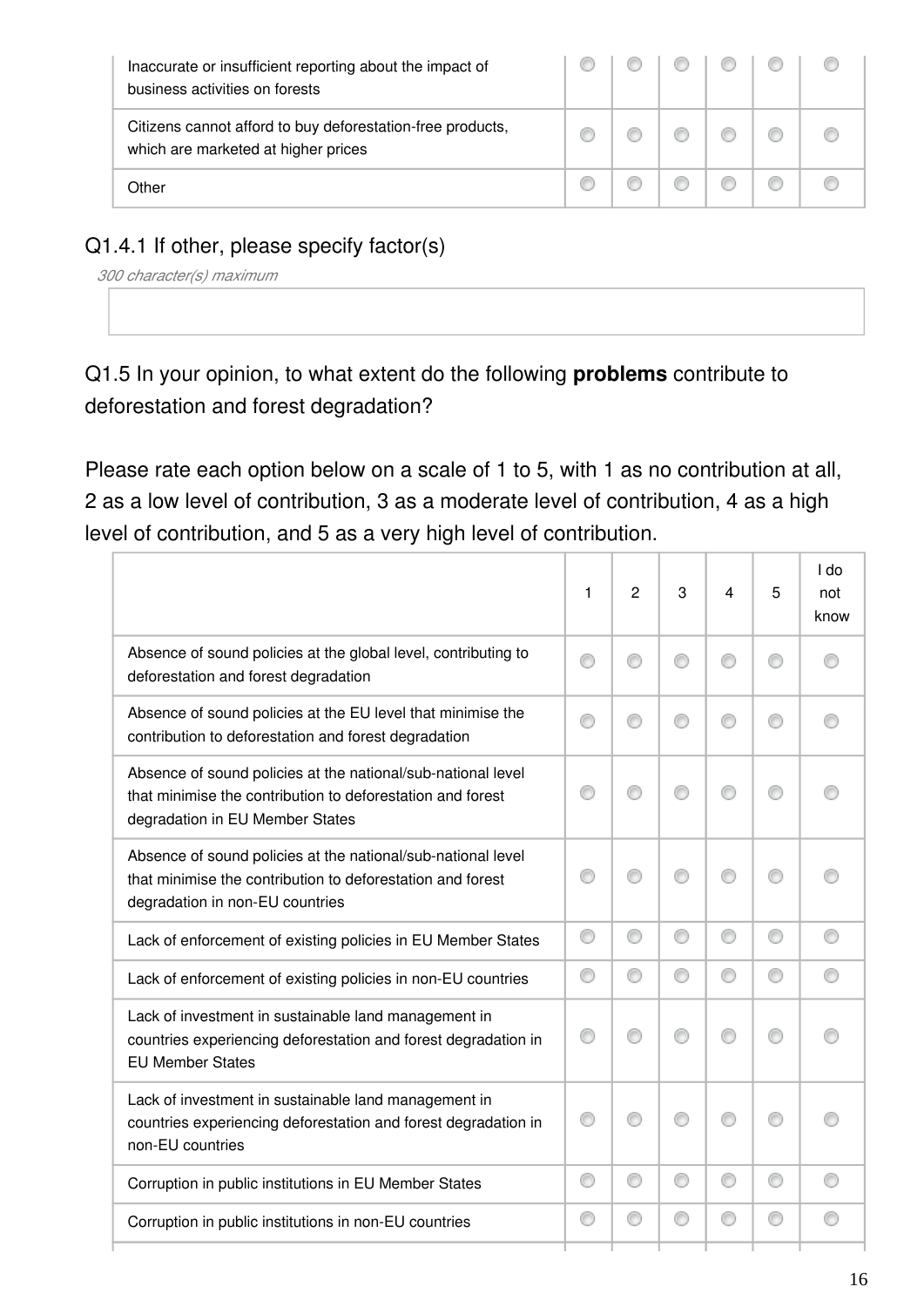| Lack of interest and/or political leadership on the issue in EU<br><b>Member States</b>                                                   |  |  |  |
|-------------------------------------------------------------------------------------------------------------------------------------------|--|--|--|
| Lack of interest and/or political leadership on the issue in non-<br>EU countries                                                         |  |  |  |
| Poverty, uncertain land tenure, lack of resources and other<br>problems in countries experiencing deforestation and forest<br>degradation |  |  |  |
| Other                                                                                                                                     |  |  |  |

#### Q1.5.1 If other, please specify problem(s)

*350 character(s) maximum*

# **Section II: Responsibility for decision-making**

The following question aims to gather your views on the level(s) of authority that should be **responsible for tackling deforestation and forest degradation** linked to EU consumption.

Q2.1 At what **level of authority** should measures tackling EU-driven deforestation and forest degradation be designed and implemented (i.e. at what level would they be most effective)?

- Local/sub-national in EU Member States
- National in EU Member States
- $\Box$  EU level
- $\blacksquare$  International
- $\blacksquare$  I do not know

# **Section III: Potential demand-side measures and their impacts**

The following questions seek your opinion on the **nature and scale of potential measures to curb deforestation and forest degradation associated with the European Union's footprint**. The proposed measures include a variety of regulatory and non-regulatory policy options.

Q3.1 From a consumer's perspective, how would information on the deforestation and forest degradation impact of the products and services you purchase **influence your purchasing decisions**?

- Not at all
- Not much
- <sup>O</sup> Neutral
- ⊙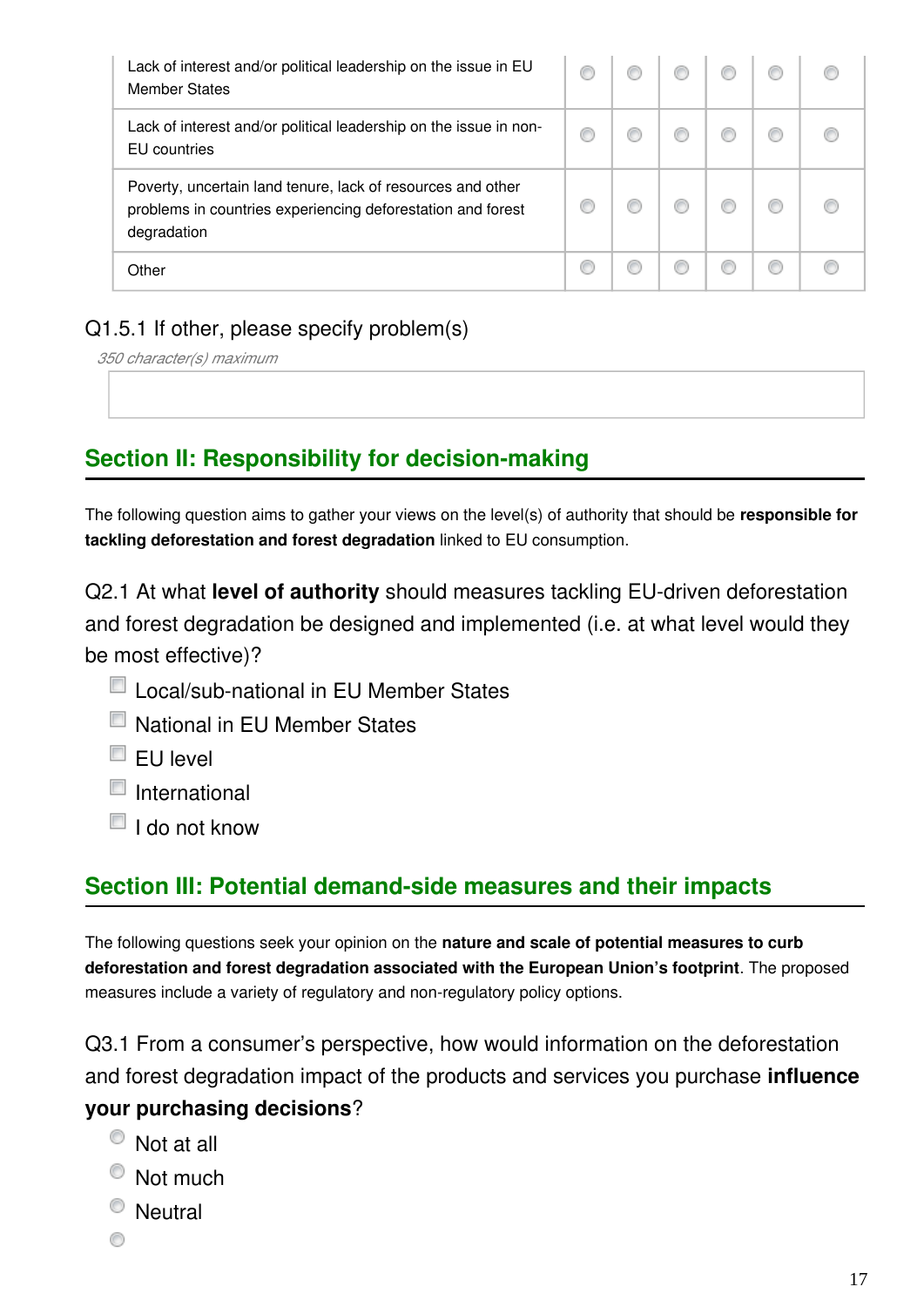Somewhat

- **Very much**
- $\bullet$  I do not know

Q3.2 Taking into account costs and benefits, which **range of products** linked to deforestation and forest degradation should, in your view, be covered by the future EU policy measures?

- A large number of products including all (or nearly all) that have a potential impact on deforestation
- A reduced number of products focusing on those that have the most impact  $\bullet$  I do not know

Q3.3 In your view, what kind of **issues related to the origin of products** should future EU measures aim to tackle?

- Their legality, understood as their compliance with the legal requirements of their country of origin as relates to forestry and land-use change
- Their forest-related sustainability, understood as their compliance with EUdetermined requirements (compliant with World Trade Organization rules and building on international commitments) as relates to forestry and landuse change based on an EU definition of "deforestation-free"
- Both their legality and their forest-related sustainability, as defined above
- $\bullet$  I do not know
- <sup>O</sup> Other

Q3.3.1 If you selected both their legality and forest-related sustainability, please indicate how this could be achieved, in your view

*300 character(s) maximum*

Q3.3.2 If you selected other, please specify the issue(s)

*300 character(s) maximum*

Q3.4 What **kind of forests** should be prioritised by the measures to minimise environmental damages from deforestation and forest degradation?

Please rate each on a scale of 1 to 5, with 1 representing not at all important and 5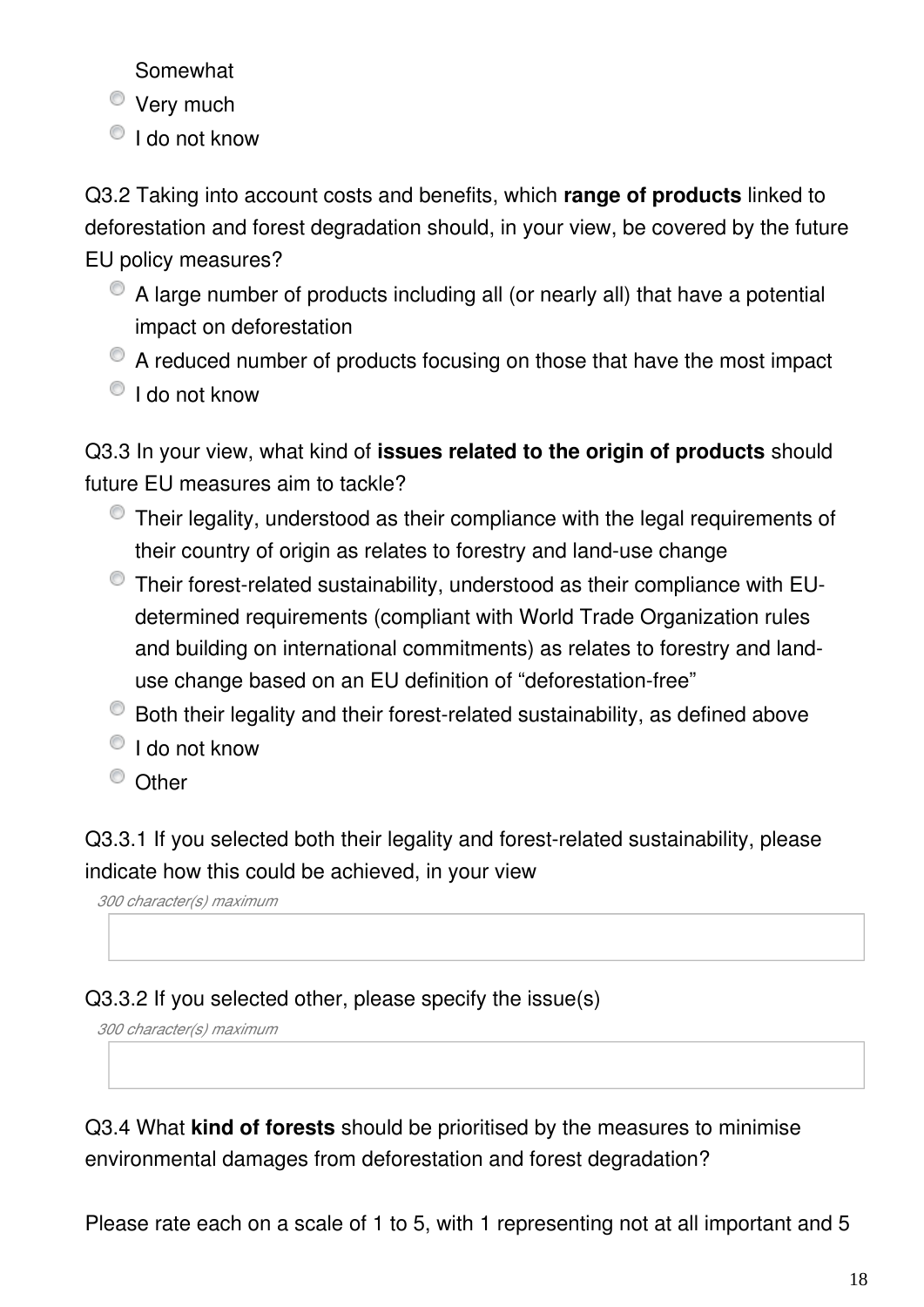|                                                                                                                                                                                                                          | 2 | 3 | 4 | 5 | l do<br>not<br>know |
|--------------------------------------------------------------------------------------------------------------------------------------------------------------------------------------------------------------------------|---|---|---|---|---------------------|
| Primary forests (defined as "naturally regenerated forests of<br>native species, where there are no clearly visible indications of<br>human activities and the ecological processes are not<br>significantly disturbed") |   |   |   |   |                     |
| Other naturally regenerated forests (i.e. a naturally<br>regenerated forest where there are clearly visible indications<br>of human activities)                                                                          |   |   |   |   |                     |
| Plantation forests (defined as "a forest that at maturity is<br>predominantly composed of trees established through planting<br>and/or deliberate seeding")                                                              |   |   |   |   |                     |
| Other (please indicate which)                                                                                                                                                                                            |   |   |   |   |                     |

#### Q3.4.1 If other, please indicate the kind of forest(s)

```
300 character(s) maximum
```
Q3.5 Do you think that forest clearances (for example, cutting forests to replace them with crop plantations) in one location can be **compensated by tree planting** in another location for the purpose of assessing whether a product is deforestationfree?

- Yes
- <sup>O</sup>No
- $\bullet$  Only to some extent
- Only for specific types of forests (please indicate which)
- <sup>O</sup> I do not know

Q3.5.1 If only for specific types of forests, please indicate which type(s)

*300 character(s) maximum*

Q3.6 From the list below, which measures are the **most suitable** to address the issue of deforestation and forest degradation associated with EU consumption? Note that some of the measures presented below are complementary and could be combined.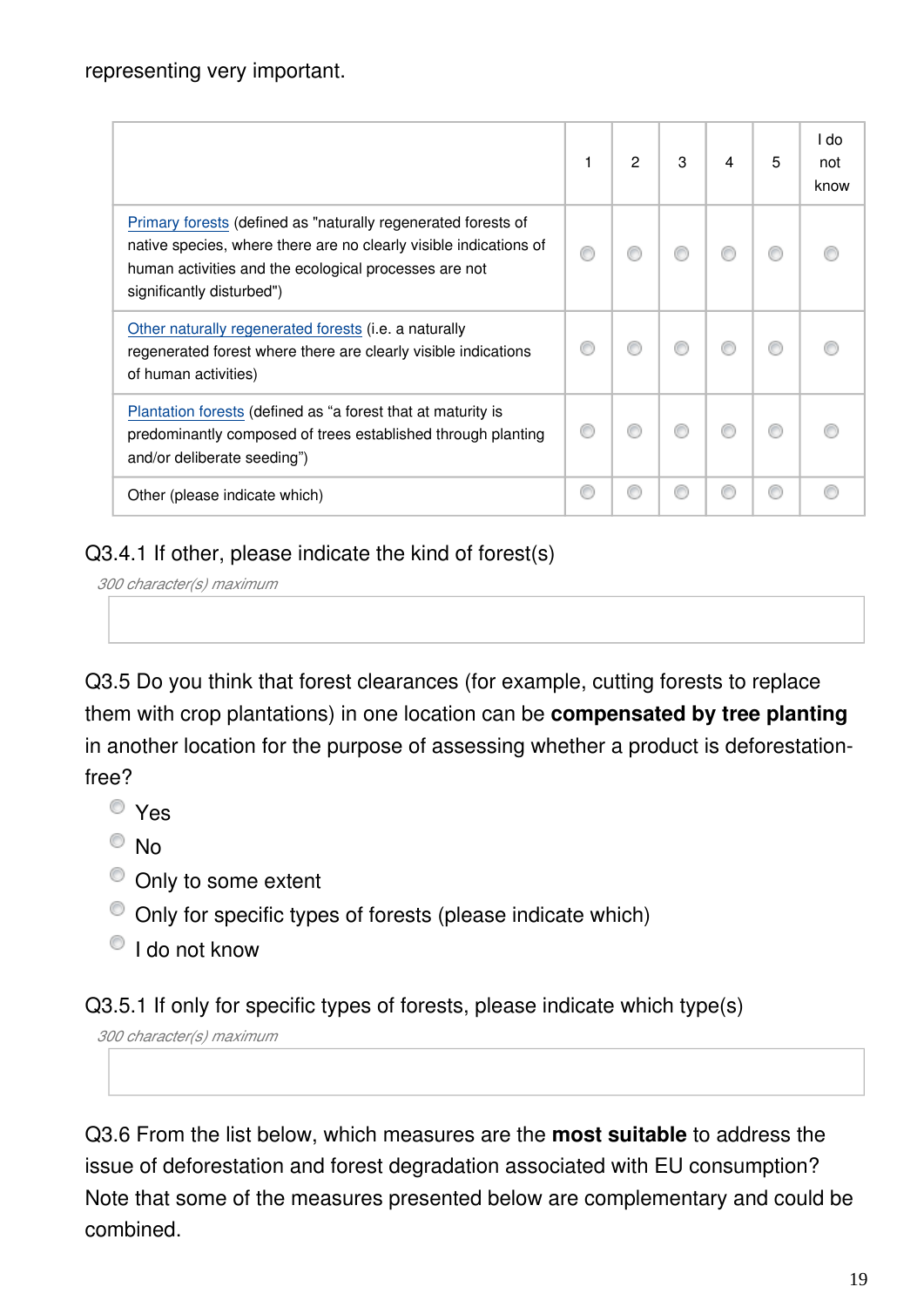Please rate each measure on a scale of 1 to 5, 1 representing not suitable at all, 2 representing somewhat not suitable, 3 representing neutral, 4 representing somewhat suitable, 5 representing completely suitable.

|                                                                                                                                                                                                                                                                                                                                    | 1 | $\mathbf{2}$ | 3 | 4 | 5 | I do<br>not<br>know |
|------------------------------------------------------------------------------------------------------------------------------------------------------------------------------------------------------------------------------------------------------------------------------------------------------------------------------------|---|--------------|---|---|---|---------------------|
| A deforestation-free requirement or standard that commodities<br>or products in their product category must comply with to be<br>placed on the EU market (and consequently a prohibition, in<br>line with EU international commitments, of the placing on the<br>market of commodities that do not comply with those<br>standards) |   |              |   |   |   |                     |
| Voluntary labelling (e.g. similar to organic labels for organic<br>products)                                                                                                                                                                                                                                                       | ⊙ | €            | ◎ | ⋒ | € |                     |
| Mandatory labelling (e.g. similar to nutritional information<br>labels on food products)                                                                                                                                                                                                                                           | ∩ | €            | € | ∩ | € |                     |
| Public national legality verification schemes, prohibited<br>operators list, country carding system and export ban to the<br>EU (a replication, with the necessary adaptations, of the EU<br>legislation in place for illegal, unreported and unregulated<br>(IUU) fishing)                                                        |   |              |   |   |   |                     |
| Voluntary due diligence                                                                                                                                                                                                                                                                                                            | ⊙ | 0            | O | ⊙ | ⊙ |                     |
| Mandatory due diligence                                                                                                                                                                                                                                                                                                            | ⊙ | O            | ⊙ | ⊙ | ⊙ |                     |
| Mandatory public certification system                                                                                                                                                                                                                                                                                              | ⊙ | ⊙            | ⊙ | ⊙ | ⊙ |                     |
| Private certification systems, new and the ones already in<br>place in the EU market                                                                                                                                                                                                                                               | ⊙ | ⊙            | 0 | ⊙ | O |                     |
| Build benchmarking or country assessments (e.g. index)<br>showing which countries are exposed to and effectively<br>combat deforestation or forest degradation for information<br>purposes                                                                                                                                         |   |              |   |   |   |                     |
| Promotion through trade and investment agreements of trade<br>in legal and sustainable products                                                                                                                                                                                                                                    | ⊙ | €            | ◎ | ∩ | € |                     |
| Mandatory disclosure of information (including corporate non-<br>financial reporting)                                                                                                                                                                                                                                              | ⊙ | ◎            | ◎ | ∩ | ◎ |                     |
| Development and cooperation assistance to producing<br>countries                                                                                                                                                                                                                                                                   | ⊙ | ⊙            | O | ⊙ | ◎ |                     |
| Consumer information campaigns in the EU                                                                                                                                                                                                                                                                                           | ⊙ | 0            | ⊙ | 0 | ⊙ |                     |
| Green diplomacy                                                                                                                                                                                                                                                                                                                    | ⊙ | 0            | ⊙ | 0 | ⊙ |                     |
|                                                                                                                                                                                                                                                                                                                                    |   |              |   |   |   |                     |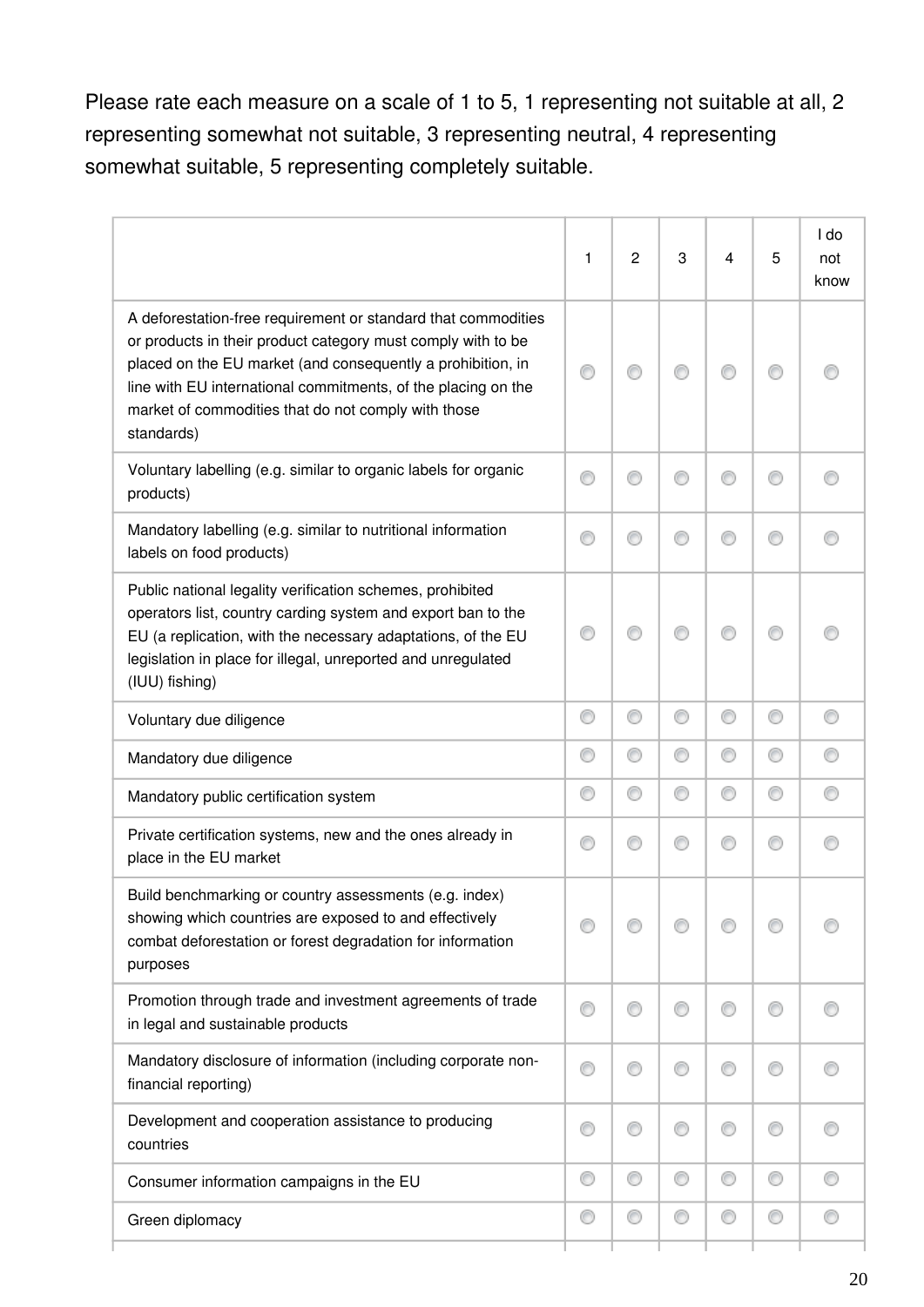#### Q3.6.1 If other, please specify measure(s)

*300 character(s) maximum*

Q3.7 If a **due diligence** approach, or some of its elements, was to be considered as an option (also in combination with other measures), which of the following due diligence approaches would you find most appropriate?

- A mandatory product-specific approach, focusing on information, risk assessment and risk mitigation covering the whole supply chain
- A general approach focusing on sustainable corporate governance initiative addressing human rights, and environmental duty of care and mandatory due diligence across economic value chains
- A voluntary approach to identify, prevent, mitigate and account for ways of addressing actual and potential adverse impacts in operations, supply chain and other business relationships
- $\bullet$  Other (please specify)
- $\bigcirc$  I do not know

#### Q3.7.1 If other, please specify approach(es)

*300 character(s) maximum*

Q3.8 If the approach of **[illegal, unreported and unregulated \(IUU\) fishing](https://ec.europa.eu/fisheries/cfp/illegal_fishing_en)**, or some of its elements, was to be considered as an option (also in combination with others), which of the following elements would you find relevant?

- $\Box$  Impose on third countries the requirement to establish their own public national legality verification schemes in order to sell products to the EU
- $\Box$  Penalties for EU countries and operators that do not comply with the rules
- $\blacksquare$  Prohibited operators list
- Country carding system whereby the exports of third countries that do not comply with certain criteria can be banned from the EU
- Other (please specify)
- $\Box$  I do not know

Q3.8.1 If other, please specify element(s)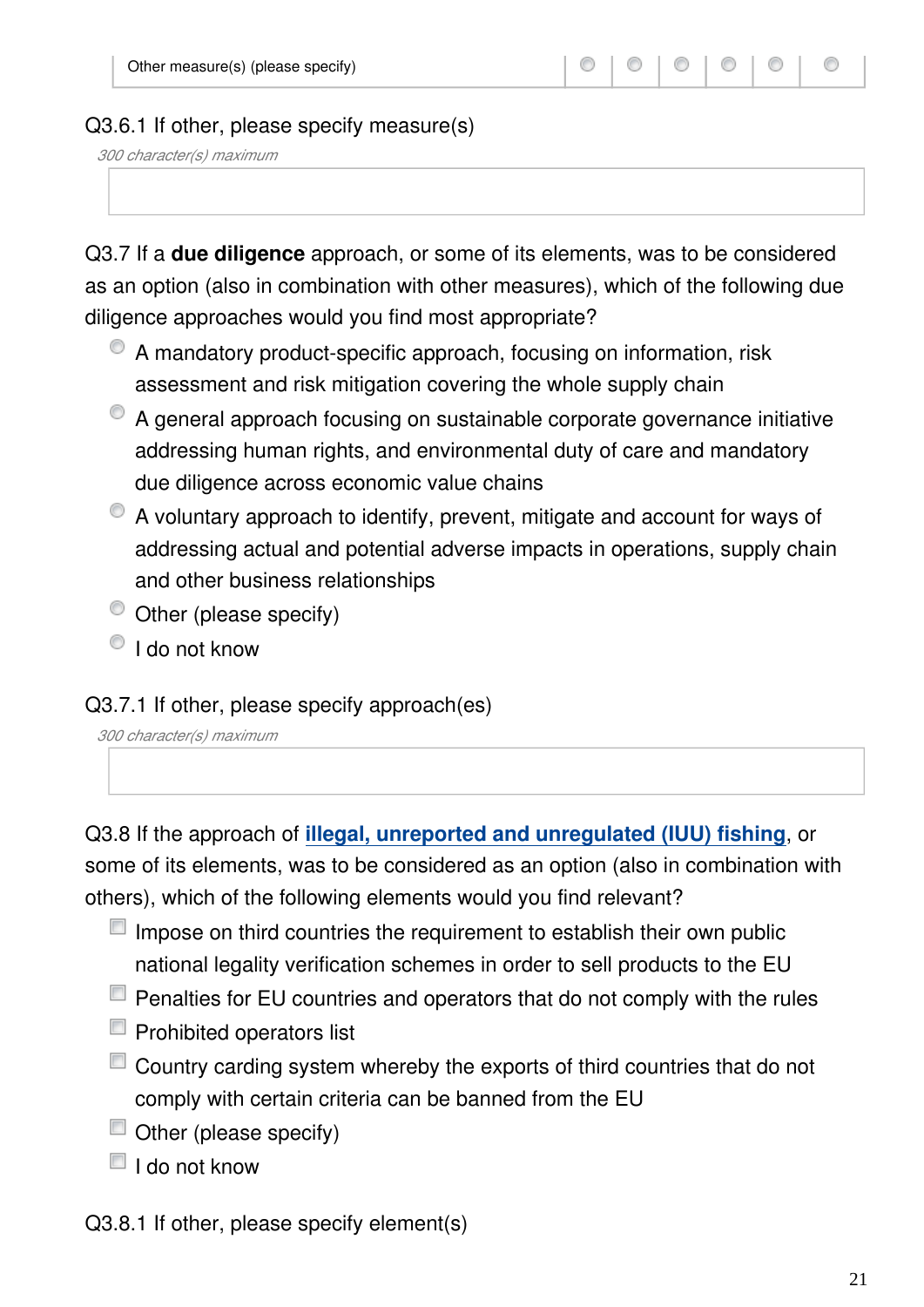#### **Some final follow-up questions**

Q3.9 **How often** do you consider the **deforestation and forest degradation impacts** of your organisation's business decisions?

- <sup>O</sup> Never
- <sup>O</sup> Rarely
- <sup>O</sup> Sometimes
- <sup>O</sup> Often
- Very often
- <sup>O</sup> I do not know

Q3.10 How would the implementation of the measures listed below affect your **cost s of operation**?

Please rate each measure on a scale of 1 to 5, 1 representing a significant reduction in costs, 2 representing a minor reduction in costs, 3 representing no change in costs, 4 representing a minor increase in costs, 5 representing a significant increase in costs.

|                                                                                                                                                                                                                                                                                                           | 1 | $\overline{2}$ | 3 | 4 | 5 | I do<br>not<br>know |
|-----------------------------------------------------------------------------------------------------------------------------------------------------------------------------------------------------------------------------------------------------------------------------------------------------------|---|----------------|---|---|---|---------------------|
| A deforestation-free requirement or standard, that<br>commodities or products must comply with, to be placed on<br>the EU market (and consequently a prohibition, in line with EU<br>international commitments of the placing on the market of<br>commodities that do not comply with those standards)    |   |                |   |   |   |                     |
| Voluntary labelling (e.g. similar to the organic label for organic<br>products)                                                                                                                                                                                                                           |   |                |   |   |   |                     |
| Mandatory labelling (e.g. similar to the nutritional information<br>label on food products)                                                                                                                                                                                                               |   | A              |   |   |   |                     |
| Public national certification schemes (based on international<br>rules/standards), prohibited operators list, country carding<br>system and export ban to the EU (a replication, with the<br>necessary adaptations, of the legislation in place for illegal,<br>unreported and unregulated (IUU) fishing) |   |                |   |   |   |                     |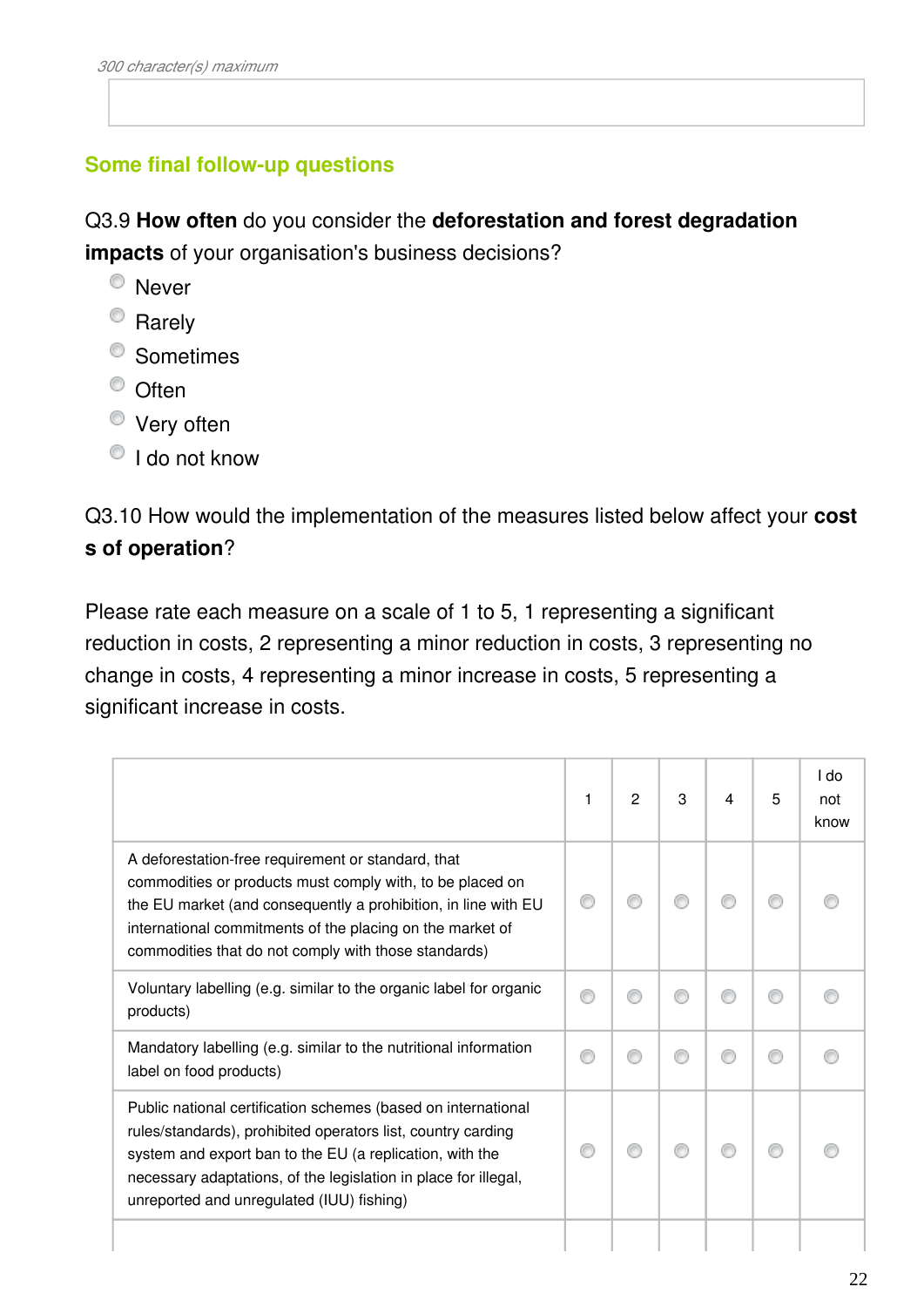| Voluntary due diligence                                                                                                                                                                    |   |   |   |   |   |  |
|--------------------------------------------------------------------------------------------------------------------------------------------------------------------------------------------|---|---|---|---|---|--|
| Mandatory due diligence                                                                                                                                                                    | ⋒ | ⋒ | € | ⋒ | ∩ |  |
| Mandatory public certification system                                                                                                                                                      | ⋒ | ⊙ | € | ⋒ | ⊙ |  |
| Private certification systems already in place in the EU market                                                                                                                            | ∩ | ∩ | ⋒ |   | ∩ |  |
| Build benchmarking or country assessments (e.g. index)<br>showing which countries are exposed to and effectively<br>combat deforestation or forest degradation for information<br>purposes |   | ⋒ |   |   | ⋒ |  |
| Promotion through trade and investment agreements of trade<br>in legal and sustainable products                                                                                            |   |   |   |   |   |  |
| Mandatory disclosure of information (including corporate non-<br>financial reporting)                                                                                                      |   | ⋒ |   |   | ⋒ |  |
| Development and cooperation assistance to producing<br>countries                                                                                                                           |   | ⋒ |   |   | ⋒ |  |
| Consumer information campaigns in the EU                                                                                                                                                   | ⋒ | ⊙ | € |   | ⊙ |  |
| Green diplomacy                                                                                                                                                                            | ∩ | ⊙ |   | ⋒ | ⊙ |  |
| Other measure(s) (please specify)                                                                                                                                                          | € | ⋒ |   |   | ⊙ |  |

#### Q3.10.1 If other measure(s), please specify

*300 character(s) maximum*

Q3.11 To what extent do you consider the below factors an **obstacle** for effectively implementing deforestation-free supply chains in your own company?

Please rate each option below on a scale of 1 to 5, with 1 representing not a relevant obstacle at all and 5 representing a very relevant obstacle.

|                                                                                                                                                                                                                                                                                                                                     | 2 | 3 | 4 | 5 | I do<br>not<br>know |
|-------------------------------------------------------------------------------------------------------------------------------------------------------------------------------------------------------------------------------------------------------------------------------------------------------------------------------------|---|---|---|---|---------------------|
| Deforestation-free products are more expensive (i.e. they<br>incur additional costs due to intrinsically more expensive<br>supplies, but also factors such as increased logistical<br>complexity, reporting on deforestation-free commitments,<br>etc.), which makes the company lose competitiveness vis-à-<br>vis other companies |   |   |   |   |                     |
| There are not enough deforestation-free suppliers to cover our<br>demand                                                                                                                                                                                                                                                            |   |   |   |   |                     |
|                                                                                                                                                                                                                                                                                                                                     |   |   |   |   |                     |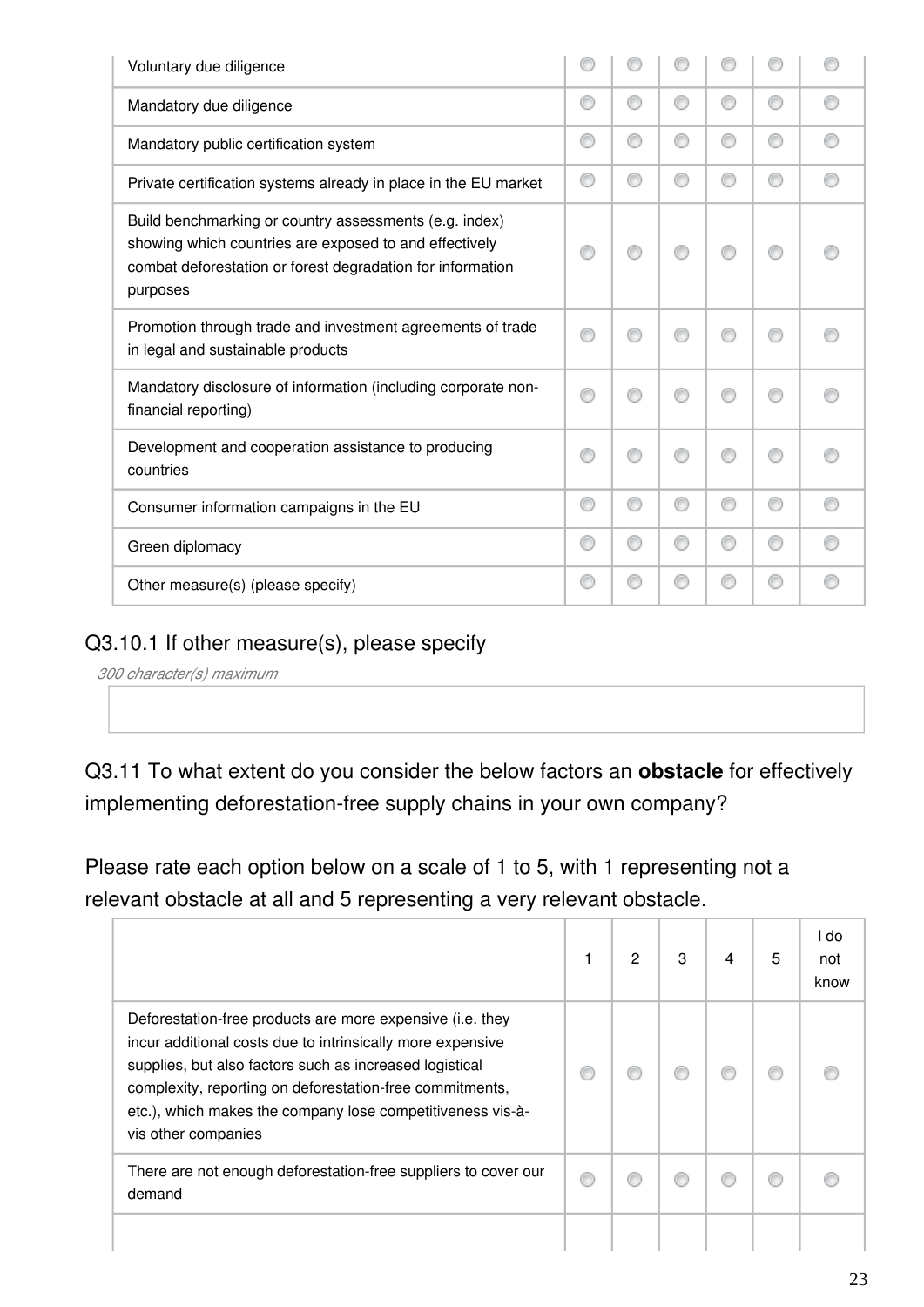| The information available on the market is unreliable, so it is<br>difficult to tell whether products offered as deforestation-free<br>are truly deforestation-free |  |  |   |  |
|---------------------------------------------------------------------------------------------------------------------------------------------------------------------|--|--|---|--|
| Our consumers do not demand deforestation-free products, so<br>we have no incentives to "clean" our supply chains                                                   |  |  | ⋒ |  |
| Our retailers and other intermediaries do not demand<br>deforestation-free products, so we have no incentives to<br>"clean" our supply chains                       |  |  |   |  |
| Few reputational gains were obtained from making efforts to<br>clean our supply chains, which reduces our incentives to do so                                       |  |  | € |  |
| Our consumers are attracted by low prices of our<br>commodities, which they will not be able to afford if prices are<br>increased                                   |  |  |   |  |
| Other obstacle(s)                                                                                                                                                   |  |  | ⋒ |  |

#### Q3.11.1 If other obstacle(s), please specify

*300 character(s) maximum*

Q3.12 Do you believe that EU-level demand-side measures would be consistent with your current (voluntary) pledge or commitment?

- Yes
- $\odot$  No
- $^{\circledcirc}$  Maybe
- $\bigcirc$  I do not know

Q3.13 Do you believe that EU-level demand-side measures would reduce unfair competition from other businesses that have not made any (voluntary) pledges /commitments?

- Yes
- $\odot$  No
- <sup>O</sup> Maybe
- <sup>O</sup> I do not know

Q3.14 What **impact** would the following EU measures have in your country?

Please rate each measure on a scale of 1 to 5, with 1 representing a very negative impact, 2 representing a negative impact, 3 representing no impact, 4 representing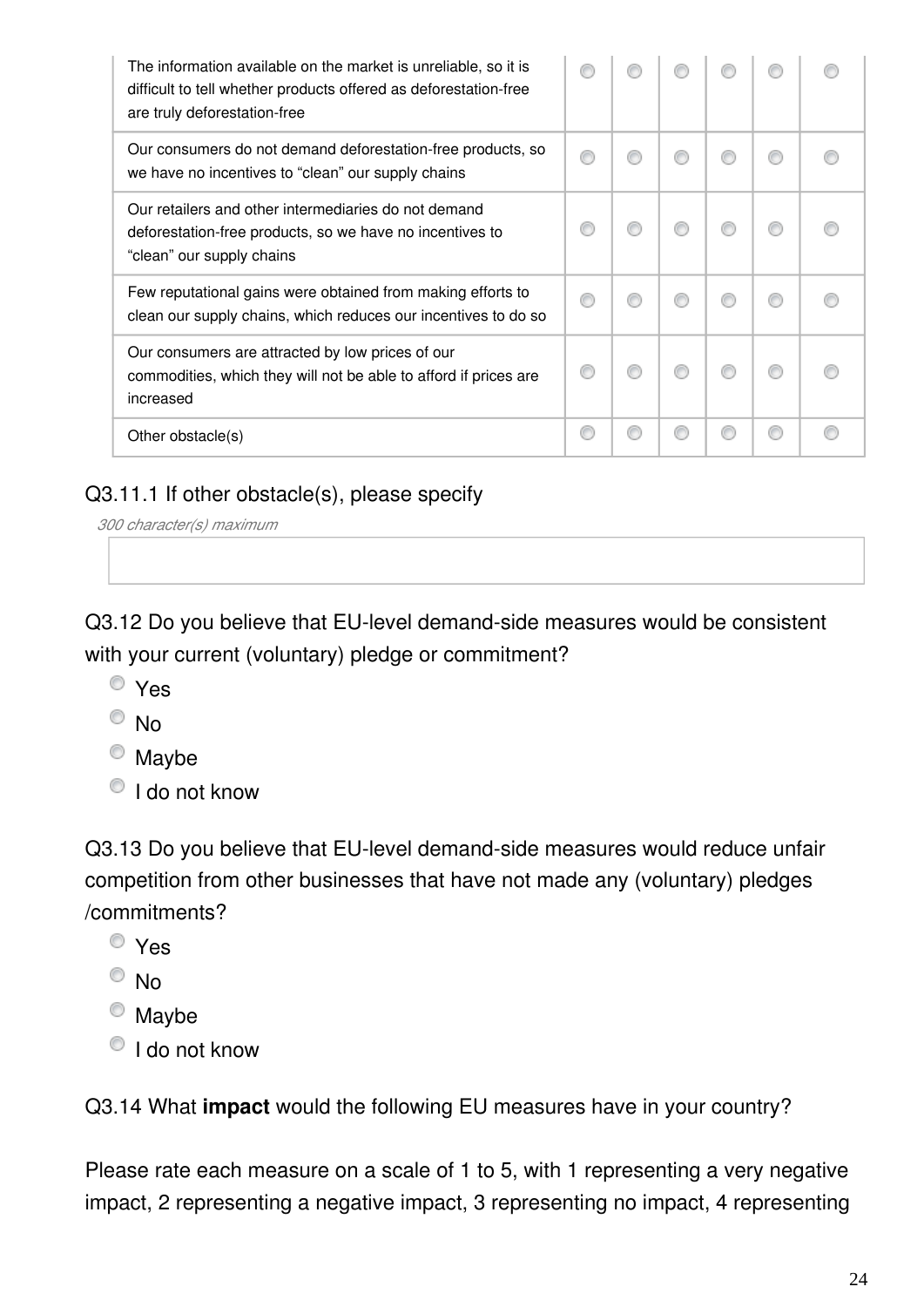a positive impact, and 5 a very positive impact.

|                                                                                                                                                                                                                                                                                                           | 1 | $\overline{c}$ | 3 | 4 | 5 | I do<br>not<br>know |
|-----------------------------------------------------------------------------------------------------------------------------------------------------------------------------------------------------------------------------------------------------------------------------------------------------------|---|----------------|---|---|---|---------------------|
| A deforestation-free requirement or standard that commodities<br>or products must comply with to be placed on the EU market<br>(and consequently a prohibition, in line with EU international<br>commitments of the placing on the market of commodities that<br>do not comply with those standards)      |   |                |   |   | ∩ |                     |
| Voluntary labelling (e.g. similar to the organic label for organic<br>products)                                                                                                                                                                                                                           |   |                |   |   | ⋒ |                     |
| Mandatory labelling (e.g. similar to the nutritional information<br>label on food products)                                                                                                                                                                                                               | O |                |   |   | ⊙ |                     |
| Public national certification schemes (based on international<br>rules/standards), prohibited operators list, country carding<br>system and export ban to the EU (a replication, with the<br>necessary adaptations, of the legislation in place for illegal,<br>unreported and unregulated (IUU) fishing) |   |                |   |   |   |                     |
| Voluntary due diligence                                                                                                                                                                                                                                                                                   | O | O              | ⊙ | ⊙ | O | ⊙                   |
| Mandatory due diligence                                                                                                                                                                                                                                                                                   | ⊙ | 0              | ⊙ | 0 | ⊙ |                     |
| Mandatory public certification system                                                                                                                                                                                                                                                                     | ⊙ | 0              | ⊙ | ⊙ | 0 |                     |
| Private certification systems already in place in the market                                                                                                                                                                                                                                              | ⊙ | ⊙              | ⊙ | ⊙ | ⊙ |                     |
| Build benchmarking or country assessments (e.g. index)<br>showing which countries are exposed to and effectively<br>combat deforestation or forest degradation for information<br>purposes                                                                                                                |   |                |   |   |   |                     |
| Promotion through trade and investment agreements of trade<br>in legal and sustainable products                                                                                                                                                                                                           | 0 | ⊙              | ⊙ | ⊙ | ⊙ |                     |
| Mandatory disclosure of information (including corporate non-<br>financial reporting)                                                                                                                                                                                                                     | ⊙ | ⊙              | ⊙ | ∩ | ⊙ |                     |
| Development and cooperation assistance to producing<br>countries                                                                                                                                                                                                                                          | ⊙ | 0              | ◎ |   | ⊙ |                     |
| Consumer information campaigns in the EU                                                                                                                                                                                                                                                                  | 0 | 0              | ⊙ | ⊙ | 0 |                     |
| Green diplomacy                                                                                                                                                                                                                                                                                           | ⊙ | ⊙              | ⊙ | 0 | ⊙ |                     |
| Other measure(s) (please specify)                                                                                                                                                                                                                                                                         | O | 0              | ⊙ | ⊙ | 0 |                     |

# Q3.14.1 If other measure(s), please specify

| 300 character(s) maximum |  |
|--------------------------|--|
|--------------------------|--|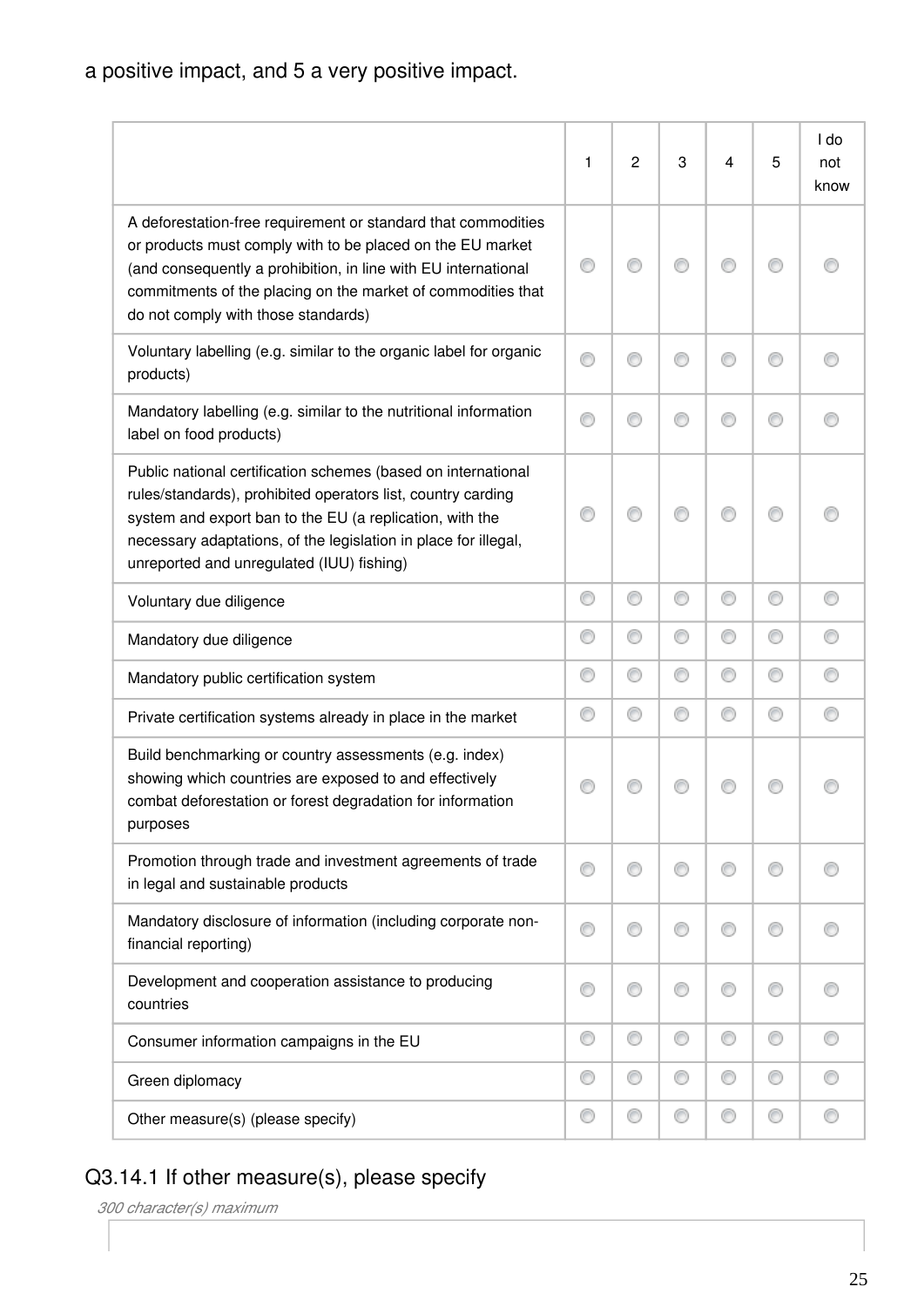Q3.15 What would in your view be the **costs of enforcement and implementation** of the measures listed below for public authorities in your own country?

Please rate each measure on a scale of 1 to 5, 1 representing no or negligible costs, 2 representing low costs, 3 representing moderate costs, 4 representing high costs, 5 representing extremely high costs.

|                                                                                                                                                                                                                                                                                                           | 1 | $\overline{c}$ | 3 | 4 | 5 | I do<br>not<br>know |
|-----------------------------------------------------------------------------------------------------------------------------------------------------------------------------------------------------------------------------------------------------------------------------------------------------------|---|----------------|---|---|---|---------------------|
| A deforestation-free requirement or standard that commodities<br>or products must comply with to be placed on the EU market<br>(and consequently any prohibition, in line with EU international<br>commitments, of the placing on the market of commodities<br>that do not comply with those standards)   |   |                |   |   |   |                     |
| Voluntary labelling (e.g. similar to the organic label for organic<br>products)                                                                                                                                                                                                                           | ⊙ | ◎              | C |   | ⊙ |                     |
| Mandatory labelling (e.g. similar to the nutritional information<br>label on food products)                                                                                                                                                                                                               |   | €              |   |   | ⊙ |                     |
| Public national certification schemes (based on international<br>rules/standards), prohibited operators list, country carding<br>system and export ban to the EU (a replication, with the<br>necessary adaptations, of the legislation in place for illegal,<br>unreported and unregulated (IUU) fishing) |   | ⋒              |   |   | ⊙ |                     |
| Voluntary due diligence                                                                                                                                                                                                                                                                                   | ⊙ | ⊙              | ⊙ | ⊙ | 0 |                     |
| Mandatory due diligence                                                                                                                                                                                                                                                                                   | ⊙ | O              | ⊙ | ⊙ | ⊙ |                     |
| Mandatory public certification system                                                                                                                                                                                                                                                                     | ⊙ | ⊙              | ⊙ | 0 | ⊙ |                     |
| Private certification systems already in place in the market                                                                                                                                                                                                                                              | ⊙ | ⊙              | ⊙ | ⊙ | 0 |                     |
| Build benchmarking or country assessments (e.g. index)<br>showing which countries are exposed to and effectively<br>combat deforestation or forest degradation for information<br>purposes                                                                                                                |   |                |   |   |   |                     |
| Promotion through trade and investment agreements of trade<br>in legal and sustainable products                                                                                                                                                                                                           |   | ⊙              | ⊙ |   | ⊙ |                     |
| Mandatory disclosure of information (including corporate non-<br>financial reporting)                                                                                                                                                                                                                     |   | ⊙              | ⊙ |   | ⊙ |                     |
| Development and cooperation assistance to producing<br>countries                                                                                                                                                                                                                                          |   | ⊙              | € |   | ⊙ |                     |
|                                                                                                                                                                                                                                                                                                           |   |                |   |   |   |                     |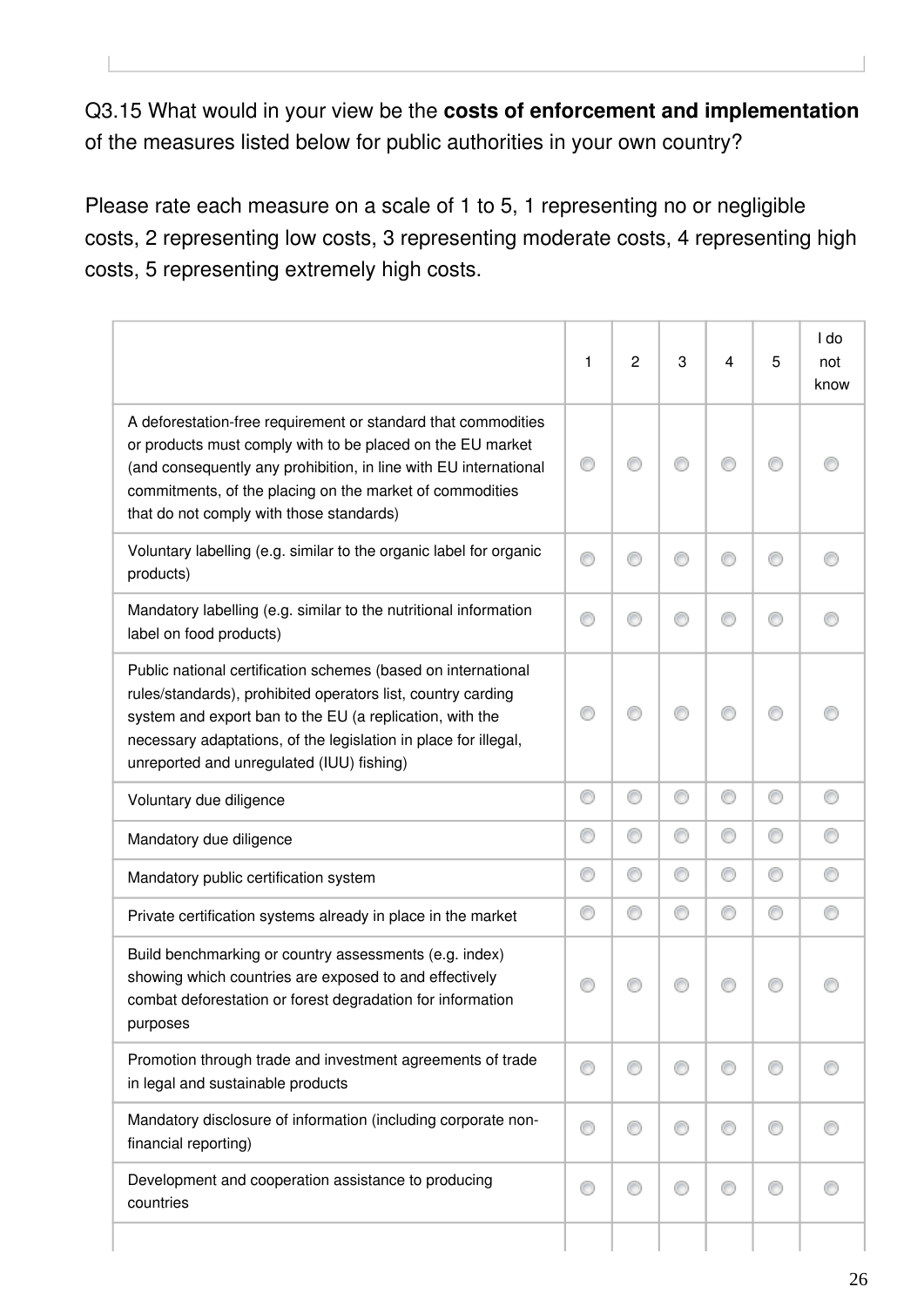| Consumer information campaigns in the EU |  |  |  |
|------------------------------------------|--|--|--|
| Green diplomacy                          |  |  |  |
| Other measure(s) (please specify)        |  |  |  |

#### Q3.15.1 If other measure(s), please specify

| 300 character(s) maximum |  |
|--------------------------|--|
|                          |  |

Q3.16 In your opinion and regardless of any other consideration, what **effect** will the following measures have in terms of halting and reversing EU and global deforestation?

Please rate the following options on a scale of 1 to 5, with 1 being completely ineffective, 2 being somewhat ineffective, 3 being neutral, 4 being somewhat effective, and 5 being perfectly effective.

|                                                                                                                                                                                                                                                                                                           | 1 | $\overline{2}$ | 3 | 4 | 5 | I do<br>not<br>know |
|-----------------------------------------------------------------------------------------------------------------------------------------------------------------------------------------------------------------------------------------------------------------------------------------------------------|---|----------------|---|---|---|---------------------|
| A deforestation-free requirement or standard that commodities<br>or products must comply with to be placed on the EU market<br>(and consequently a prohibition, in line with EU international<br>commitments, of the placing on the market of commodities<br>that do not comply with those standards)     |   | ∩              |   |   | ∩ |                     |
| Voluntary labelling (e.g. similar to the organic label for organic<br>products)                                                                                                                                                                                                                           | ⋒ | ⊙              | ⋒ |   | ∩ |                     |
| Mandatory labelling (e.g. similar to the nutritional information<br>label on food products)                                                                                                                                                                                                               | ⋒ | ⊙              | ⊙ |   | ⊙ |                     |
| Public national certification schemes (based on international<br>rules/standards), prohibited operators list, country carding<br>system and export ban to the EU (a replication, with the<br>necessary adaptations, of the legislation in place for illegal,<br>unreported and unregulated (IUU) fishing) |   | ∩              |   |   | ⊙ |                     |
| Voluntary due diligence                                                                                                                                                                                                                                                                                   | ⊙ | 0              | ⊙ | ⊙ | 0 | ∩                   |
| Mandatory due diligence                                                                                                                                                                                                                                                                                   | ⊙ | 0              | ⊙ | ⊙ | ⊙ |                     |
| Mandatory public certification system                                                                                                                                                                                                                                                                     | ⊙ | 0              | ⊙ | ⊙ | ⊙ |                     |
| Private certification systems already in place in the market                                                                                                                                                                                                                                              | ⊙ | 0              | ⊙ | ⊙ | ⊙ | ∩                   |
|                                                                                                                                                                                                                                                                                                           |   |                |   |   |   |                     |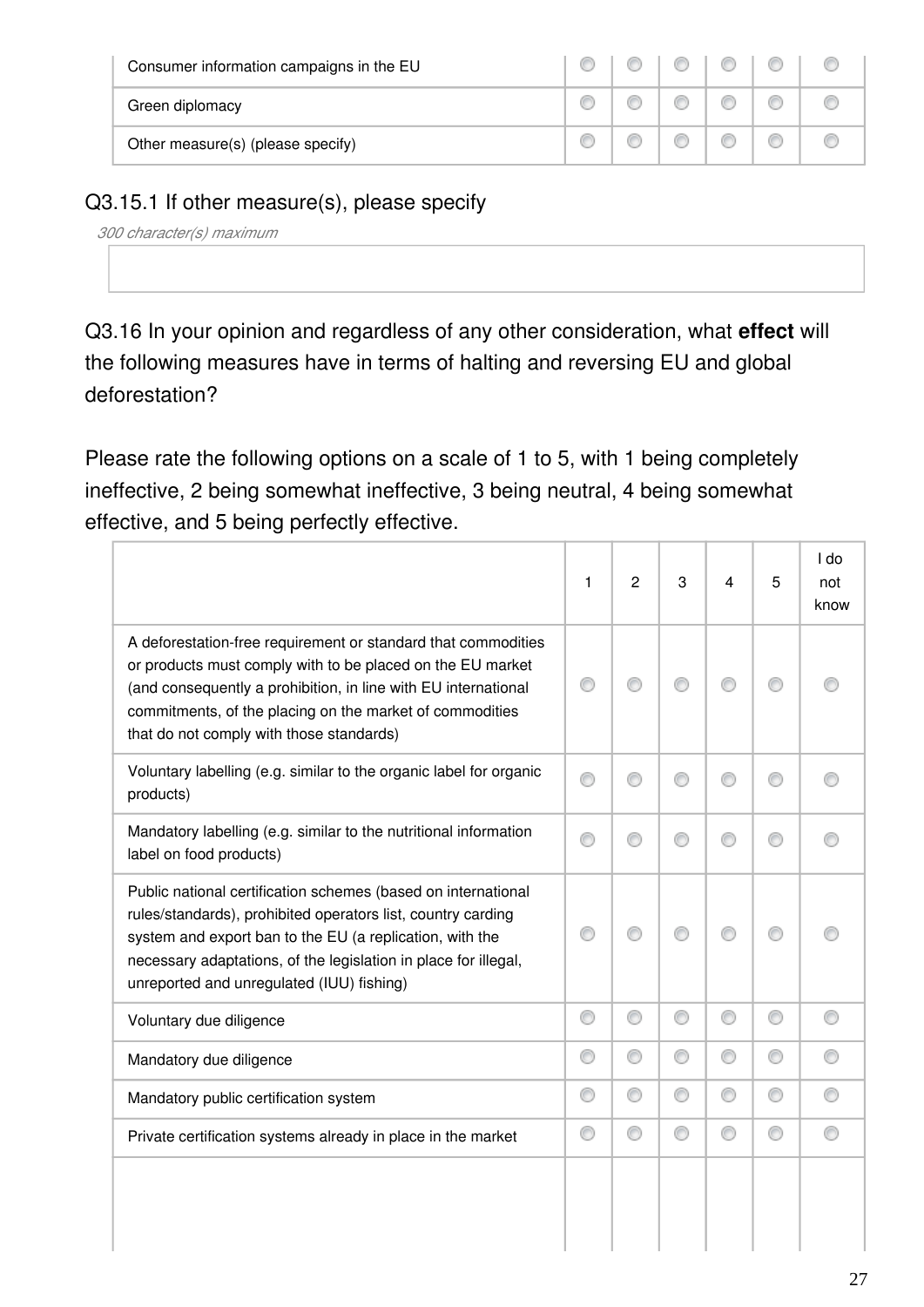| Build benchmarking or country assessments (e.g. index)<br>showing which countries are exposed to and effectively<br>combat deforestation or forest degradation for information<br>purposes |  |  |   |  |
|--------------------------------------------------------------------------------------------------------------------------------------------------------------------------------------------|--|--|---|--|
| Promotion through trade and investment agreements of trade<br>in legal and sustainable products                                                                                            |  |  |   |  |
| Mandatory disclosure of information (including corporate non-<br>financial reporting)                                                                                                      |  |  |   |  |
| Development and cooperation assistance to producing<br>countries                                                                                                                           |  |  |   |  |
| Consumer information campaigns in the EU                                                                                                                                                   |  |  | ⋒ |  |
| Green diplomacy                                                                                                                                                                            |  |  |   |  |
| Other measure(s) (please specify)                                                                                                                                                          |  |  |   |  |

#### Q3.16.1 If other measure(s), please specify

*300 character(s) maximum*

Q3.17 Do you think that reduced deforestation and forest degradation as a result of EU demand-side measures could have **unintended impacts** of increasing damage to other ecosystems (i.e. leakage problems)?

- Yes
- $\circ$  No
- $\bigcirc$  I do not know

Q3.17.1 If yes, could you please briefly describe these impacts and their drivers? *200 character(s) maximum*

Q3.17.2 In your opinion, how can we ensure that additional protection of forests does not result in more destruction of grasslands wetlands and other habitats?

*300 character(s) maximum*

Q3.18 Do you think that EU demand-side measures might lead to **supply-chain divergence**, whereby companies may have a deforestation-free compliant production for placing on the EU market, and another one for the rest of the world?

Yes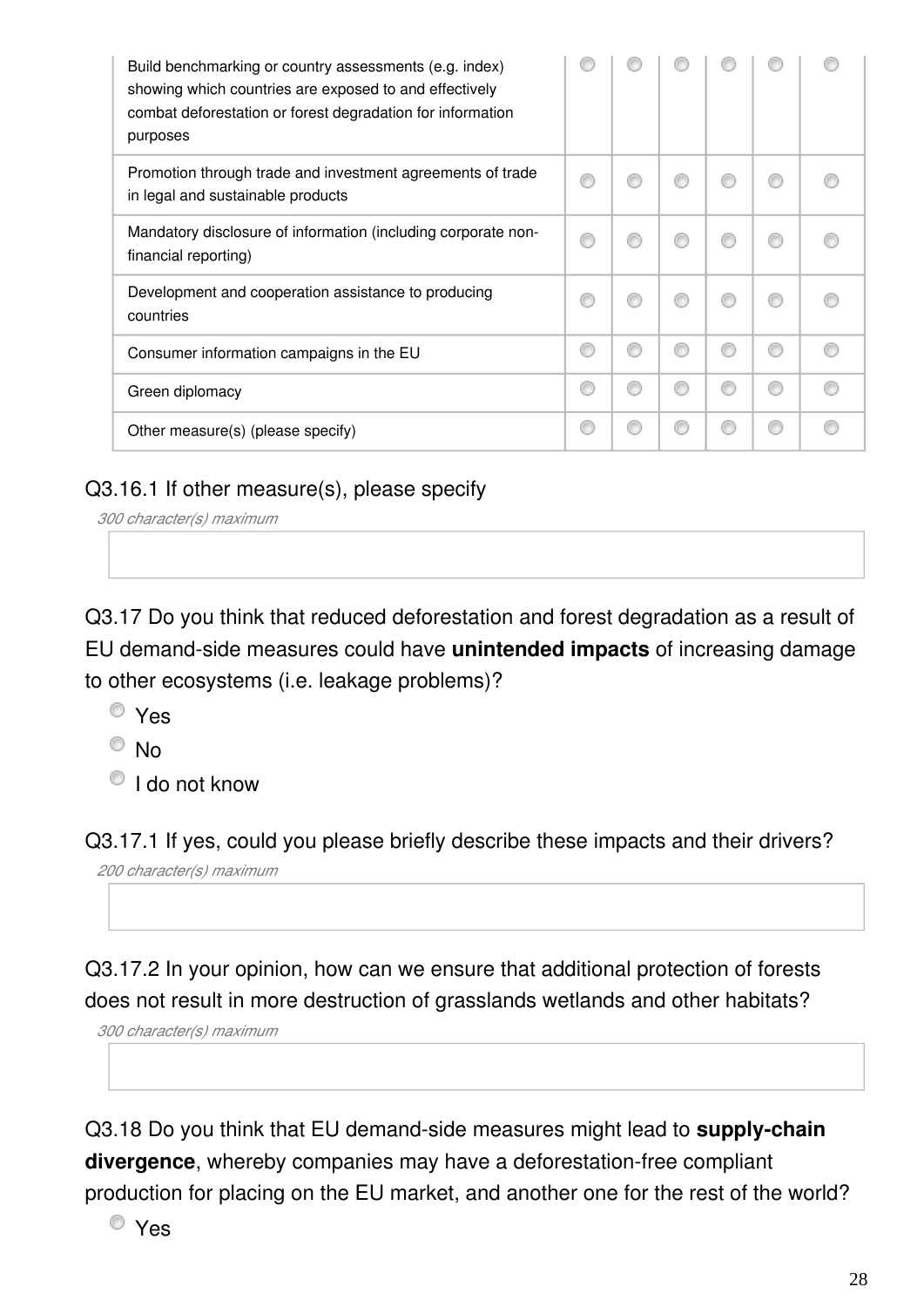<sup>O</sup>No

<sup>O</sup> I do not know

## Q3.18.1 If yes, could you please briefly elaborate on what would drive this phenomenon?

*200 character(s) maximum*

Q3.18.2 In your opinion, is there a way to encourage companies and suppliers to "clean" their supply chains not just for their sales in the EU market but also for other markets, preventing supply-chain divergence?

Yes

 $\odot$  No

 $\bigcirc$  I do not know

Q3.18.2.1 If yes, please explain

*200 character(s) maximum*

## Section IV: Concluding remarks

Q4.1 Do you have any further thoughts (that have not come up in the rest of the questionnaire) on the topic of EU consumption and deforestation and forest degradation?

Yes (please specify)

 $\odot$  No

#### Q4.1.1 If yes, please specify

*500 character(s) maximum*

# Q4.2 Can you recommend any organisations, businesses or researchers that we could contact to gather further information on this topic?

*300 character(s) maximum*